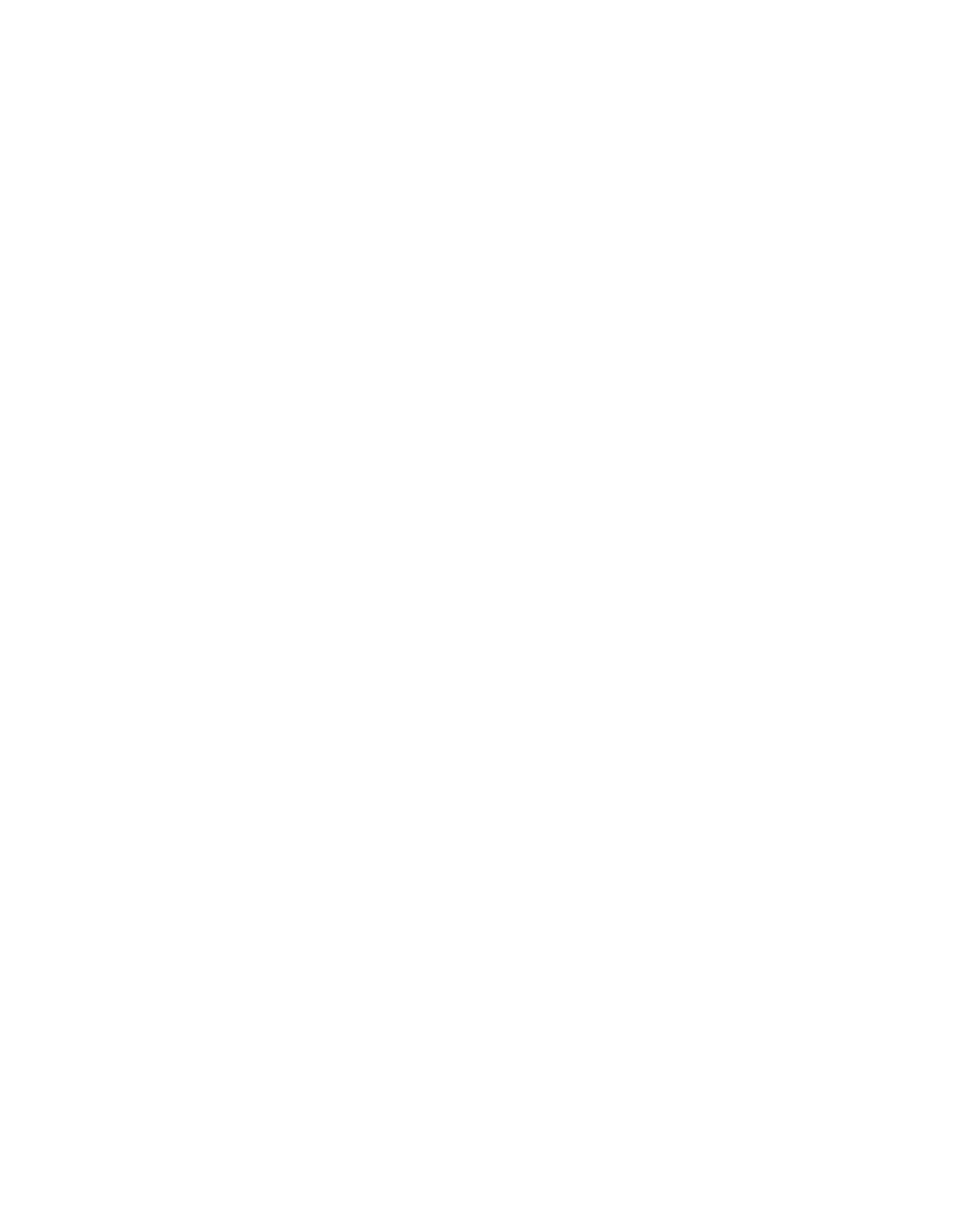### **HCC Fire Department**

### **CPAT**



**Test Preparation Guide**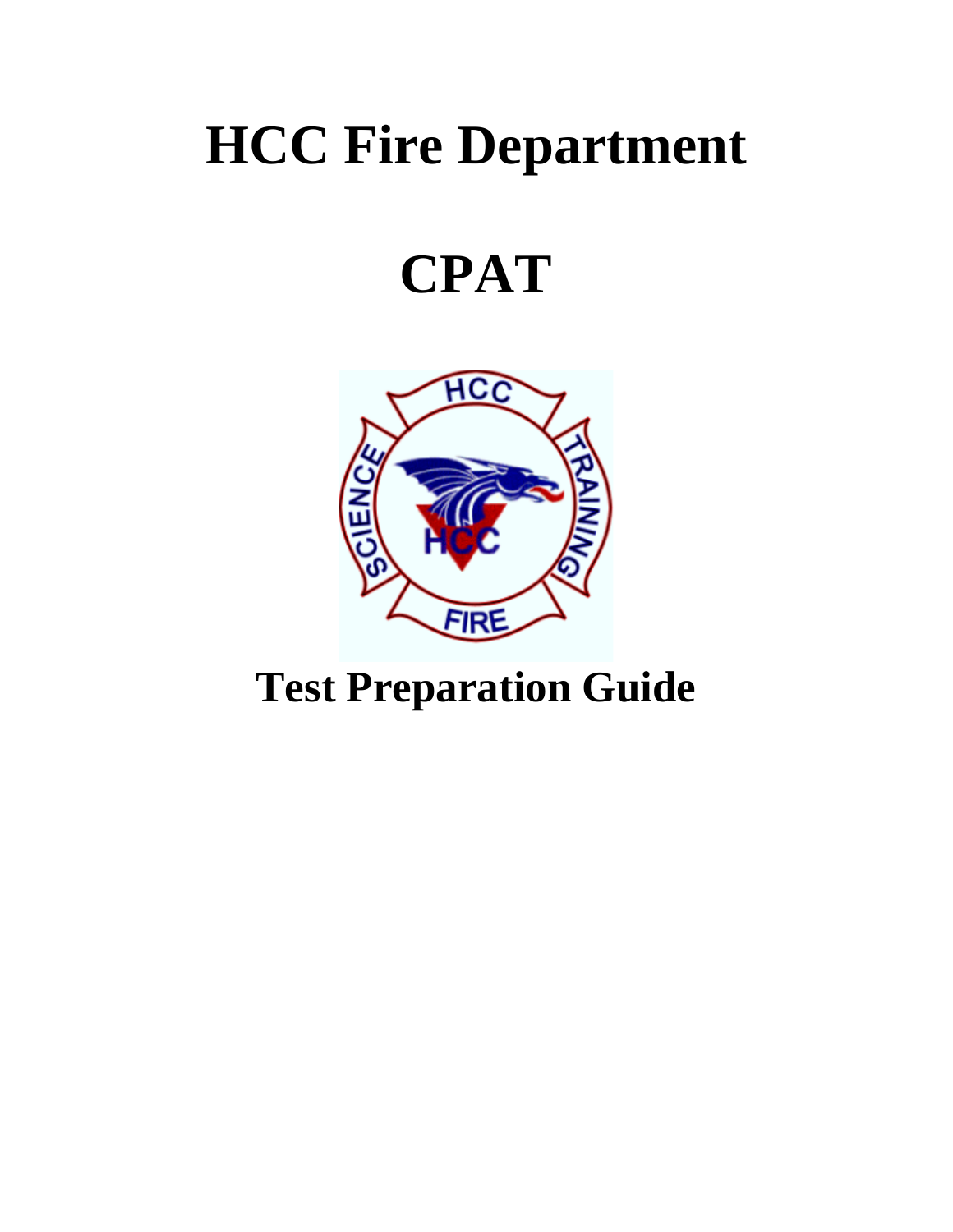#### **Preparation Guide for the Candidate Physical Ability Test**

The job of a fire fighter is one of the most physically demanding jobs in North America. It requires high levels of cardiopulmonary endurance, muscular strength and muscular endurance. The Candidate Physical Ability Test consists of eight critical physical tasks that simulate actual job duties on the fireground. This test is physically demanding and requires that you be physically fit to be successful. This guide was developed to assist you with physically preparing yourself for the test.

#### **What is physical fitness in the Fire Service?**

Physical fitness is the ability to perform physical activities, such as job tasks, with enough reserve for emergency situations and to enjoy normal activities when off duty.

#### **What are the major areas of fitness?**

The major areas of physical fitness include:

- flexibility
- cardiopulmonary endurance
- muscular strength
- muscular endurance

Body composition is also considered an area of physical fitness. It should be noted that excess body fat increases the workload placed upon the body and decreases the body's ability to dissipate heat.

A proper physical fitness program should be specific for the job of a fire fighter. It should include all of the major areas of physical fitness mentioned above and be a total body program. Although this is best accomplished at a gym with an array of equipment, this guide also includes exercises that require little or no equipment.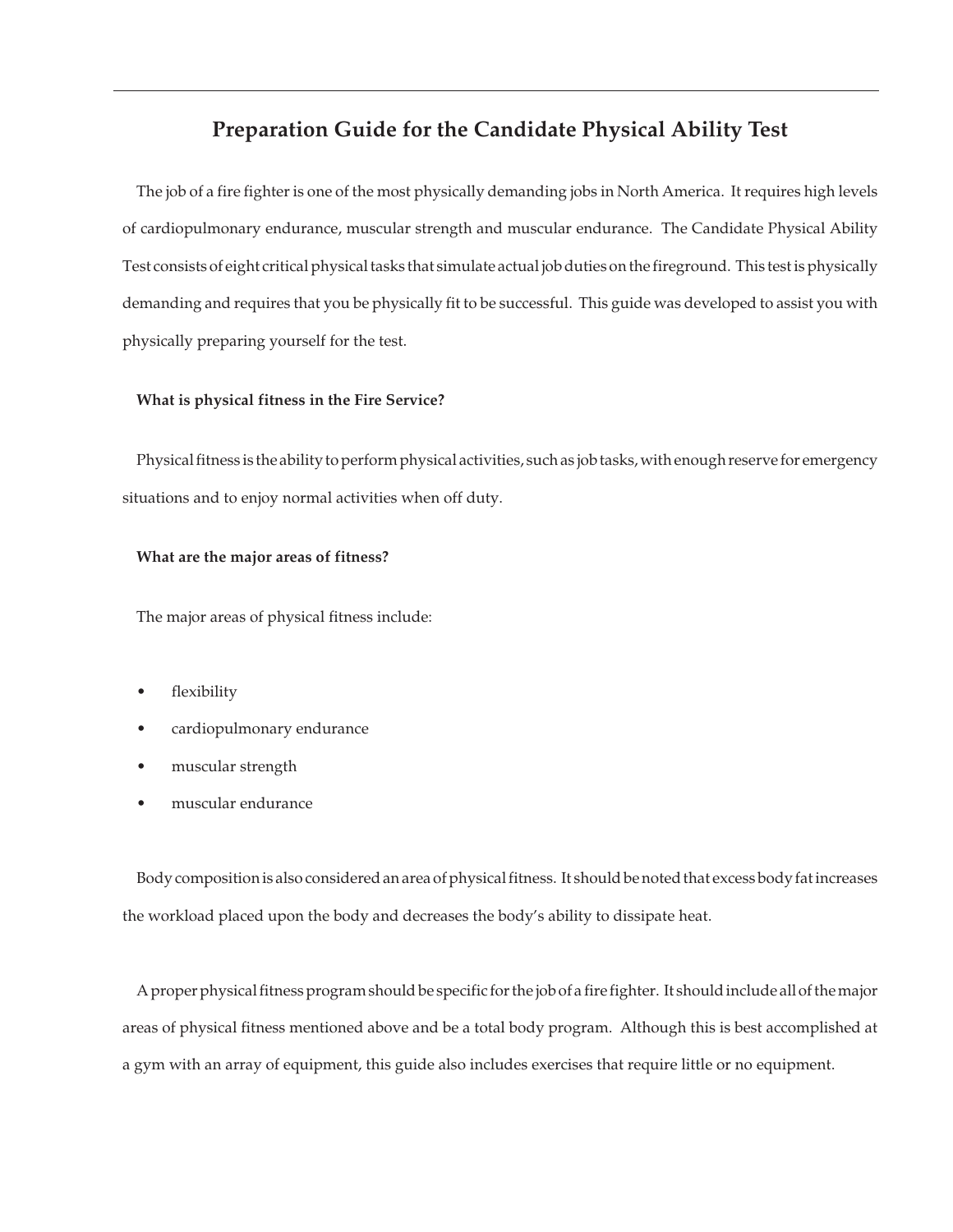#### **Hydration**

Proper hydration is critical. All candidates should drink water before exercise, during exercise and after exercise. Additionally, you should drink at least one liter of water one hour before your CPAT.

#### **Warm-up & Flexibility**

A warm-up serves several functions, including:

- increased blood flow to working muscles and joints
- decreased likelihood of injury
- decrease in pre-event tension
- possible improved performance
- improved flexibility

A proper warm-up should begin with a few of minutes of the same type of activity you are about to do at a very light exertion level. For example, if you are preparing to go running you should run in place or for a short distance at a very easy pace.

The next step is to stretch to improve flexibility and further your warm-up. There are two phases of stretching. The first phase is the easy stretch. In this phase, you should hold the stretch for 10 seconds in a range of motion that produces only mild tension. This prepares you for the second phase, the developmental stretch. In this phase, you should move slightly farther to the point where you feel a little more tension. This should be held for another 10 seconds.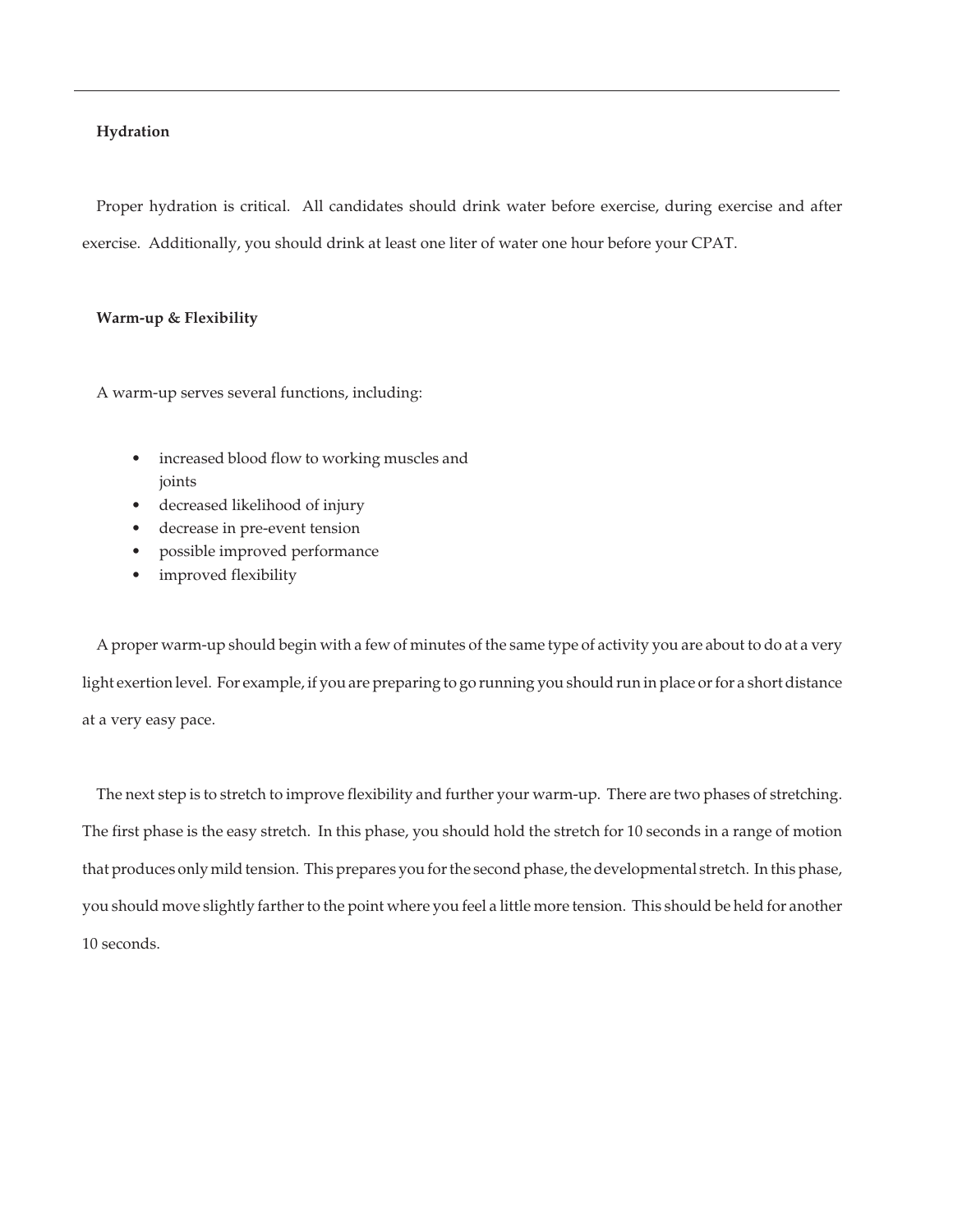#### **Flexibility**

When stretching follow these basic rules:

- Stretch slowly
- No bouncing
- No pain
- Stretching is not competitive
- Breathe slowly to help you relax
- Stretching should feel good
- **1. Knee to Chest**

#### *Glutes, Low Back, Hamstrings, Quadriceps*

- Lay flat on back with knees bent.
- Grab under right thigh and pull knee toward chest until you feel mild tension.
- Hold for 10 seconds, then pull slightly farther until you feel slightly more tension.
- Hold this position for 10 seconds.
- Repeat with other leg.
- Repeat sequence 2 or 3 times.



#### **2. Knee to Chest - Leg Straight**

*Glutes, Low Back, Hamstrings, Quadriceps*

- Lay flat on back with knees bent.
- Grab under right thigh and straighten right leg. Do not lock knee.
- Hold for 10 seconds, then pull slightly farther until you feel slightly more tension.
- Hold this position for 10 seconds.
- Repeat with other leg.
- Repeat sequence 2 or 3 times.

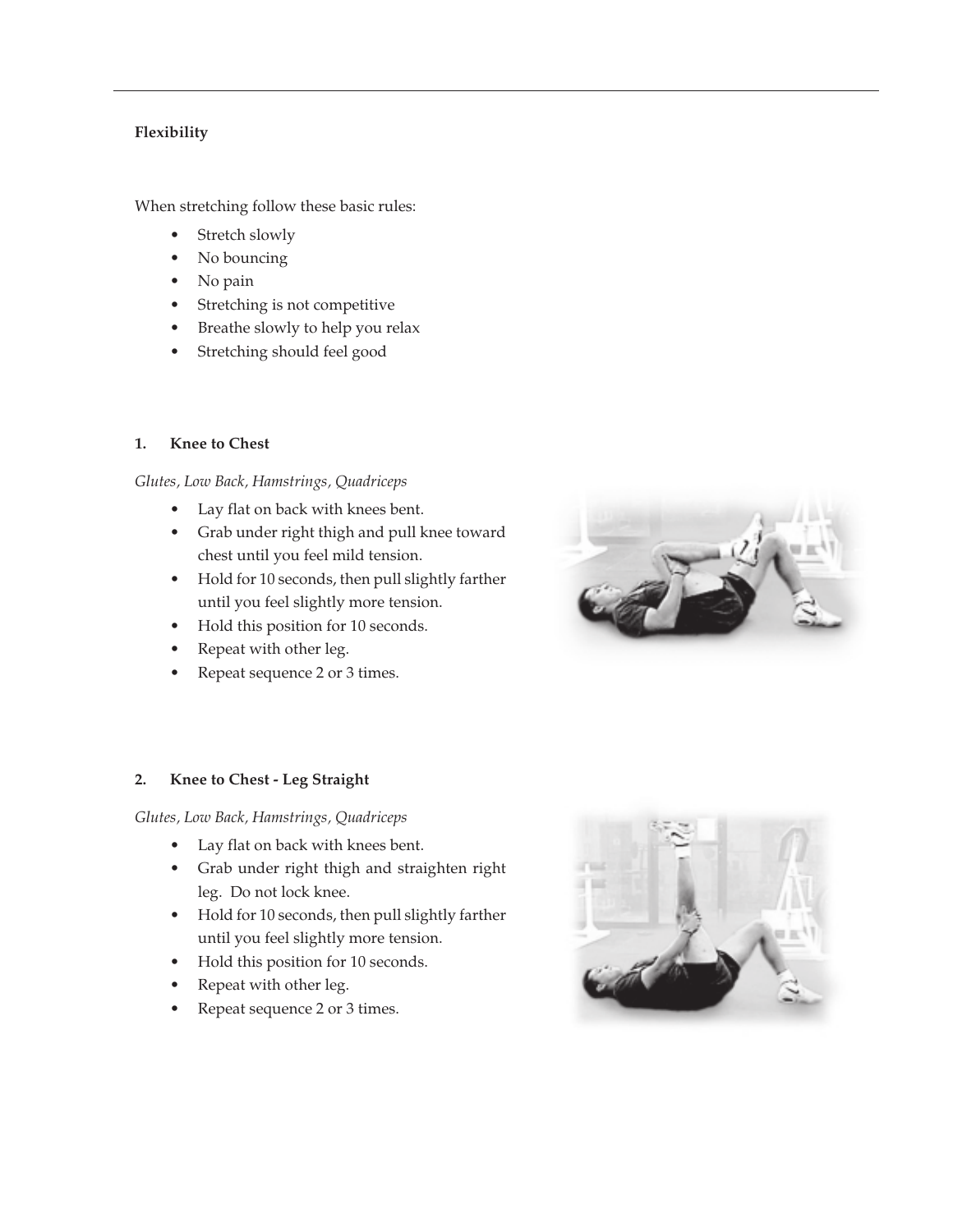#### **3. Knee to Chest - Diagonal**

#### *Glutes, Low Back, Hamstrings, Quadriceps, Piriformis*

- Lay flat on back with knees bent.
- Grab under right thigh and pull right knee toward left chest until you feel mild tension.
- Hold for 10 seconds, then pull slightly farther until you feel slightly more tension.
- Hold this position for 10 seconds.
- Repeat with other leg.
- Repeat sequence 2 or 3 times.



#### **4. Leg Cross**

#### *Piriformis, Glutes, Low Back*

- Lay flat on back with knees bent.
- Place your right outer ankle on the top of right left thigh.
- Grab under left thigh and pull left knee toward chest until you feel mild tension.
- Hold for 10 seconds, then pull slightly farther until you feel slightly more tension.
- Hold this position for 10 seconds.
- Repeat with other leg.
- Repeat sequence 2 or 3 times



#### **5. Side Quadricep Stretch**

#### *Quadriceps, Hip Flexors, Abdominals*

- Lay on left side.
- Grab right shin, just above your right ankle.
- Slowly pull right foot toward right buttock while pushing right hip forward.
- At the same time, push right hip forward.
- Hold for 10 seconds, then pull slightly farther until you feel slightly more tension.
- Hold this position for 10 seconds.
- Repeat with other leg.
- Repeat sequence 2 or 3 times.

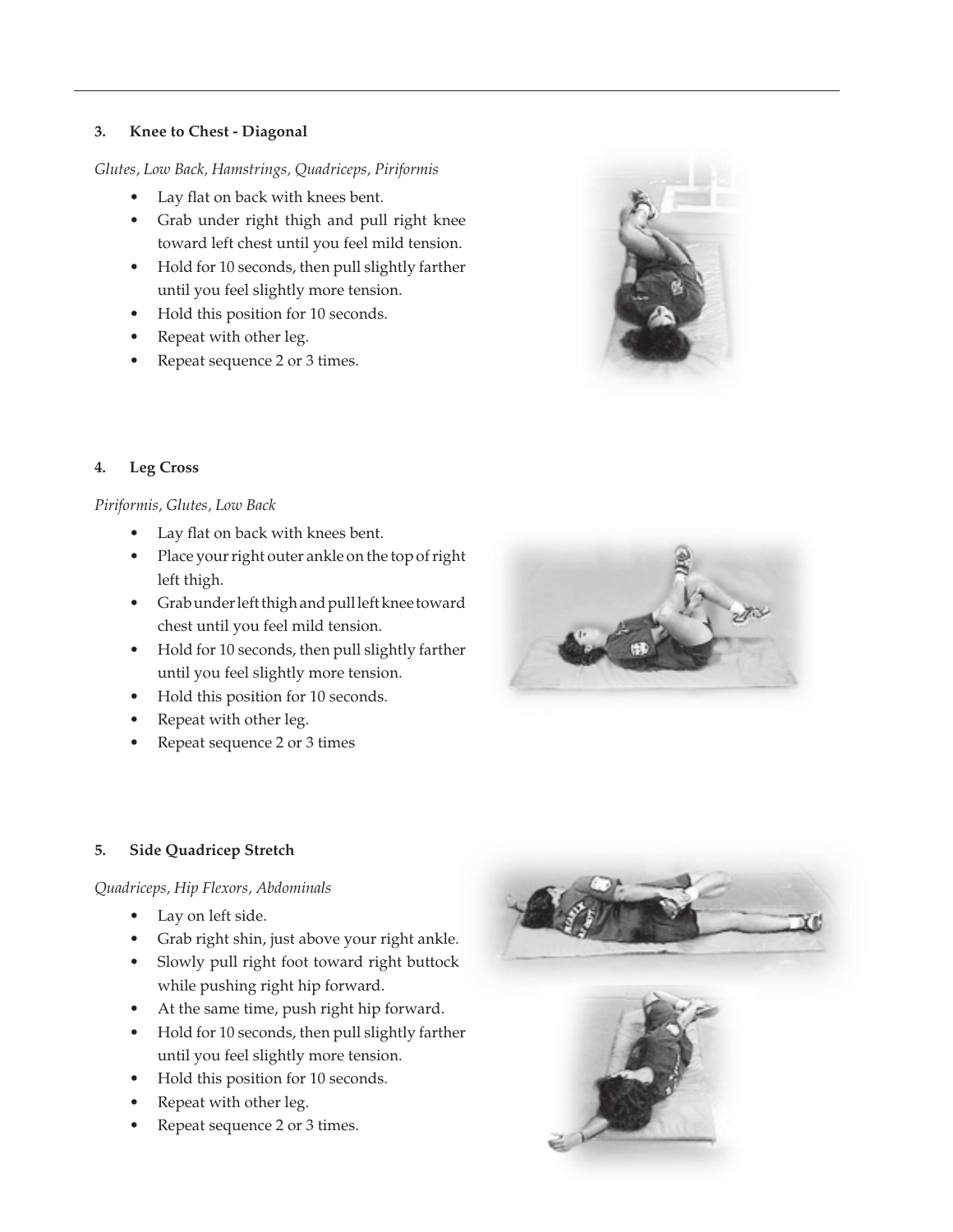#### **6. Butterfly Stretch**

#### *Groin, Low Back*

- Sit upright with the bottoms of feet touching each other.
- Bend forward at the waist to a position where you feel mild tension.
- Elbows can be used to push down on thighs if you want more stretch.
- Hold for 10 seconds, then pull slightly farther until you feel slightly more tension.
- Hold this position for 10 seconds.
- Repeat sequence 2 or 3 times.



#### **7. Straddle Stretch**

#### *Groin, Hamstrings, Low Back*

- Sit upright with legs straight.
- Spread legs as far as you can comfortably can.
- Keeping legs straight, but not locking knees, bend forward at the waist.
- Hold for 10 seconds then push down slightly farther until you feel slightly more tension.
- Hold this position for 10 seconds.
- Return to starting position.
- Repeat sequence, but this time take chest toward left knee.
- Return to the starting position and repeat sequence toward right knee.
- Repeat entire sequence 2 or 3 times.

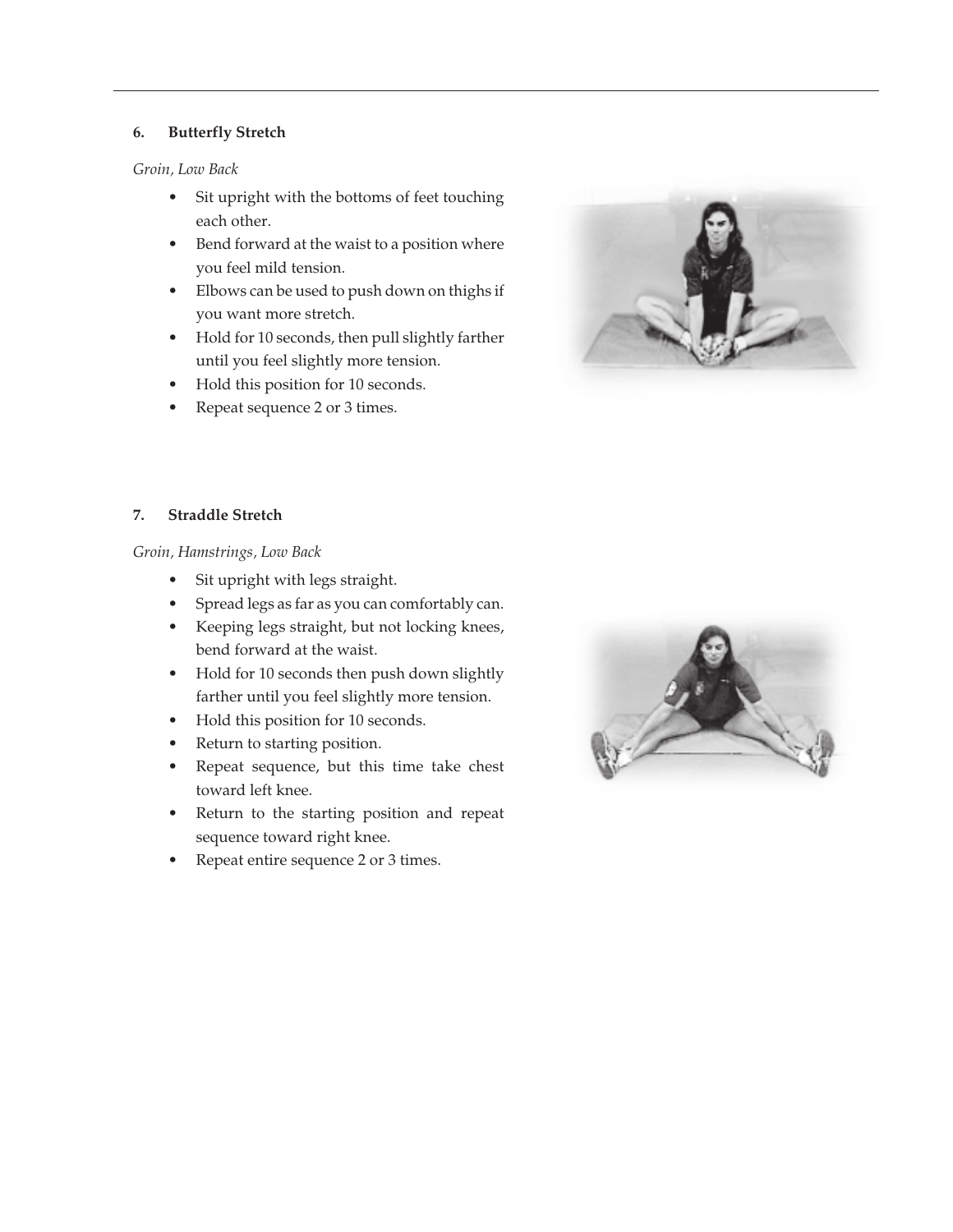#### **8. Cross Over Stretch**

#### *Glutes, Iliotibial Band*

- Sit with legs straight in front of you.
- Bend right leg and cross it over so you can grab around the outside of right thigh.
- Slowly pull bent right leg toward chest until you feel mild tension.
- Hold for 10 seconds then push slightly farther until you feel slightly more tension.
- Hold this position for 10 seconds.
- Return to starting position and switch legs.
- Repeat sequence on opposite leg.
- Repeat sequence 2 or 3 times.





#### **9. Calf Stretch**

#### Calves

- Squat down on ground with right foot slightly in front of left.
- Grasp right shin and rock forward until you feel mild tension.
- Hold for 10 seconds, then push slightly farther until you feel slightly more tension.
- Hold this position for 10 seconds.
- Repeat sequence on opposite leg.
- Repeat sequence 2 or 3 times.

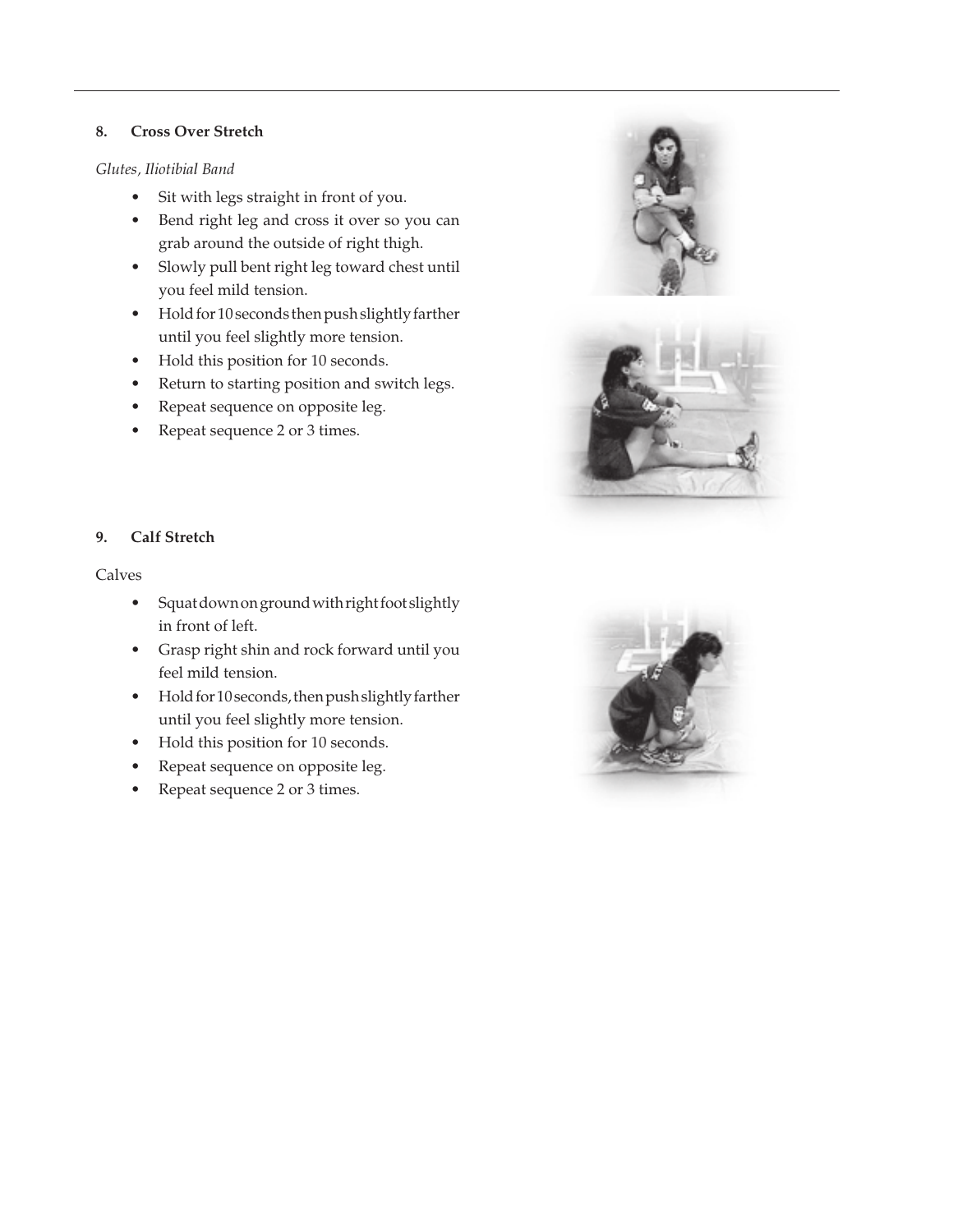#### **10. Upper Back Stretch**

#### *Upper back, Posterior Deltoids*

- Sit with legs straight in front.
- Twist your upper back crossing left arm across chest and place right hand on the floor.
- Slowly twist until you feel mild tension.
- Hold for 10 seconds, then twist slightly farther until you feel slightly more tension.
- Hold this position for 10 seconds.
- Return to starting position and twist to the left side.
- Repeat sequence 2 or 3 times.



#### **11. Chest Stretch**

#### *Chest, Shoulders, Biceps*

- Stand with right shoulder against a wall.
- Place right palm on the wall.
- Slowly turn your body away from the wall until you feel mild tension.
- Hold for 10 seconds, then twist slightly farther until you feel slightly more tension.
- Return to starting position and repeat sequence with left arm.
- Repeat sequence 2 or 3 times.

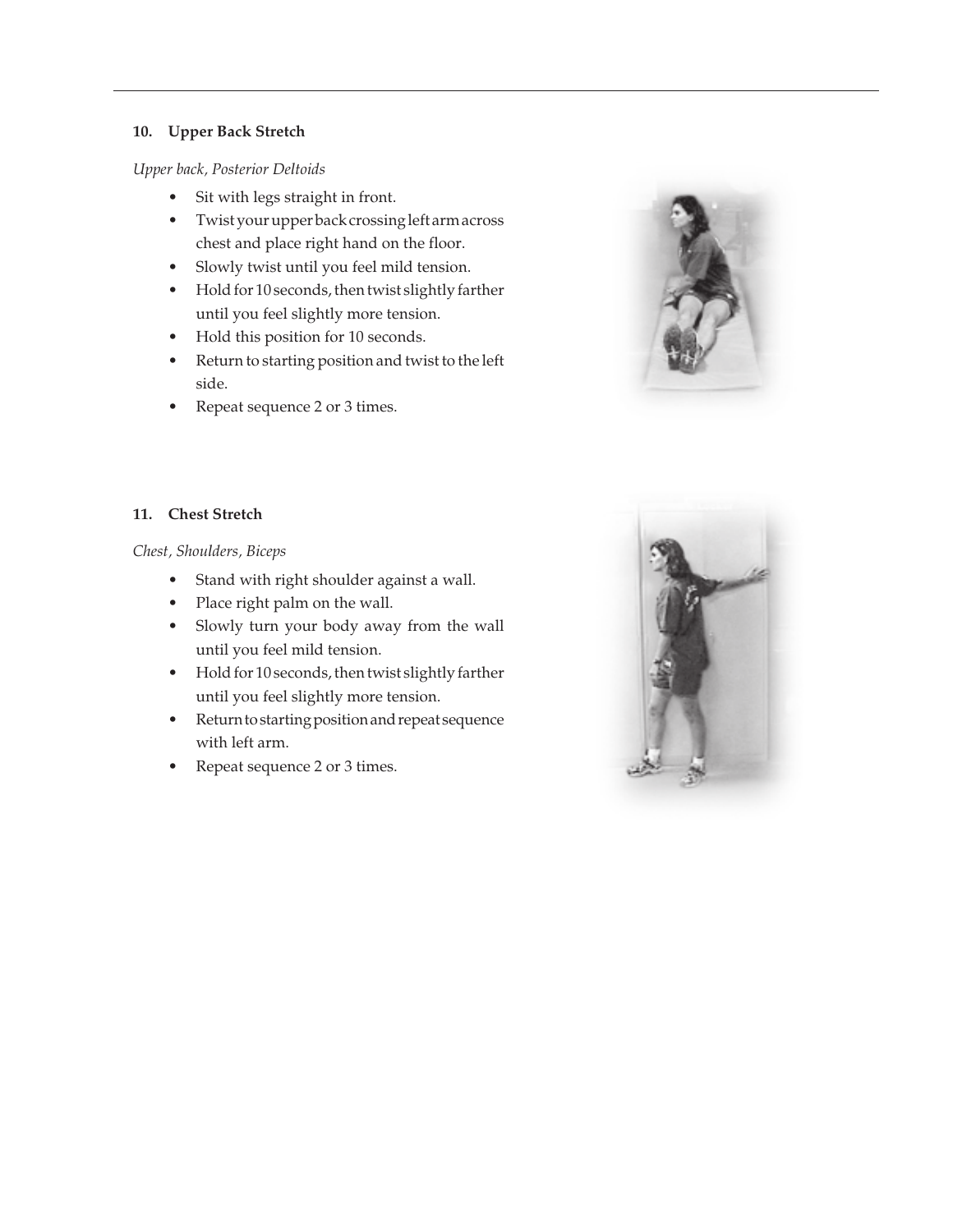#### **12. Triceps Stretch**

#### *Triceps, Posterior Deltoids*

- Stand upright and extend right arm over head.
- Grab right elbow with left hand and place right hand on right shoulder blade.
- Slowly push right elbow backward until mild tension is felt.
- Hold for ten seconds, then push slightly farther until you feel slightly more tension.
- Return to starting position and repeat sequence with left arm.
- Repeat sequence 2 or 3 times.



#### *Forearms*

- Stand upright and grab right fingers with left hand.
- Slowly fold right wrist backwards until mild tension is felt.
- Hold for ten seconds, then push slightly farther until you feel slightly more tension.
- Repeat sequence, this time folding wrist forwards.
- Return to starting position and repeat sequence with left arm.
- Repeat entire sequence 2 or 3 times.





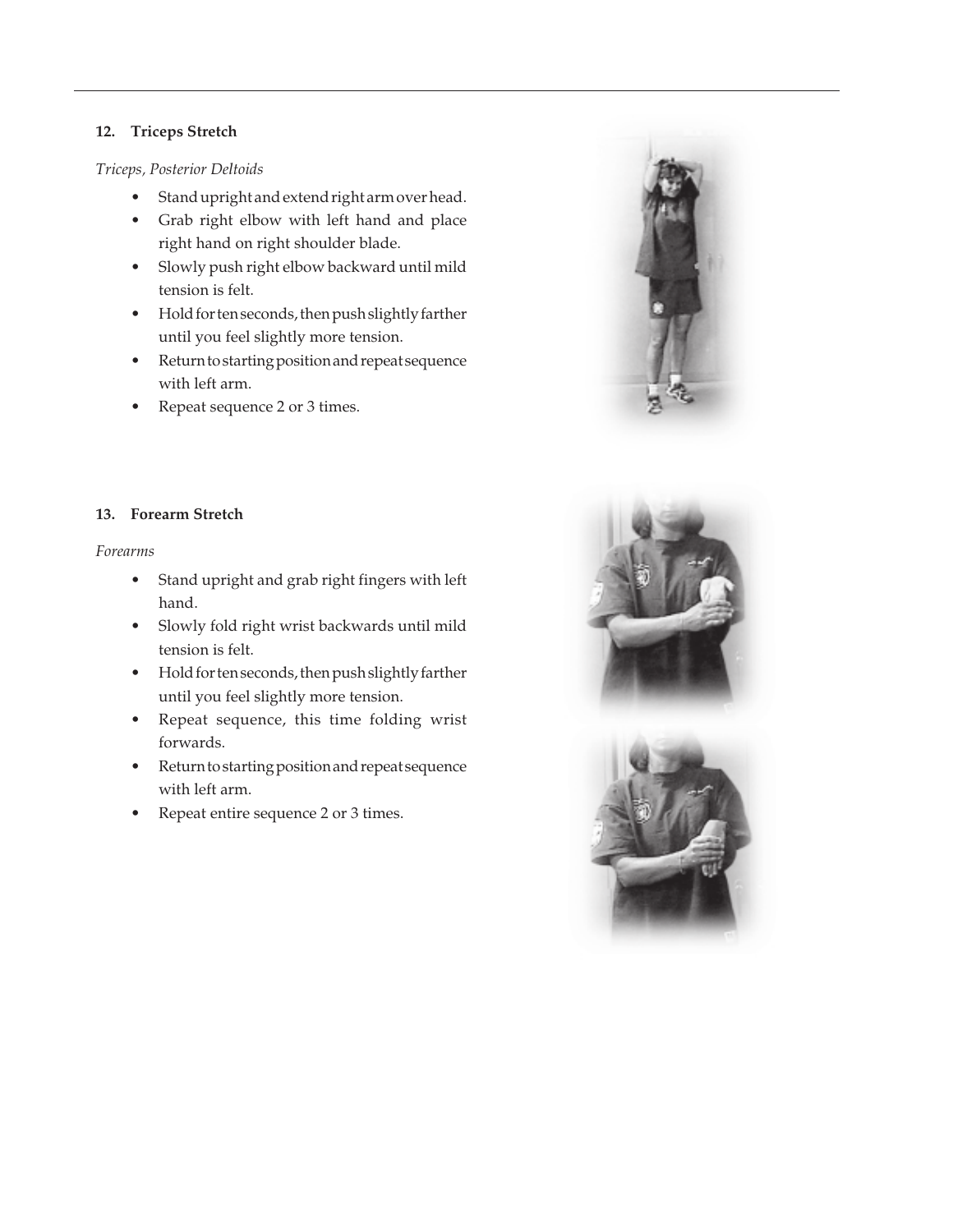#### **General Principles of Exercise**

To maximize the results from your training program, several exercise principles should be understood.

#### **Adaptation**

Adaptation means that the body can adjust to any overload as long as it is done in small increments. The amount of progress the body can make depends on adequate rest, consistency of workouts, adequate nutrition, and genetic makeup.

#### **Overload**

Overload, in exercise training programs, means that a training program causes the body to adapt only when the demands are greater than what the body is accustomed to doing. This does not mean that the overload is greater than your maximum, rather overload is generally greater than 75% of your maximal effort.

#### **Progression**

The principle of progression states that as the body adapts to the exercise program you must gradually increase the overload to continue to adapt. It is critical that all progressions are gradual and small in nature to prevent over loading the body's ability to recover.

#### **Specificity**

Specificity of training is the principle that your body will adapt to whatever exercises you perform. This means that if you only perform bench presses, your body will not adapt to sit-ups. It may, therefore, be beneficial for you to alter your training to prepare for the Candidate Physical Ability Test.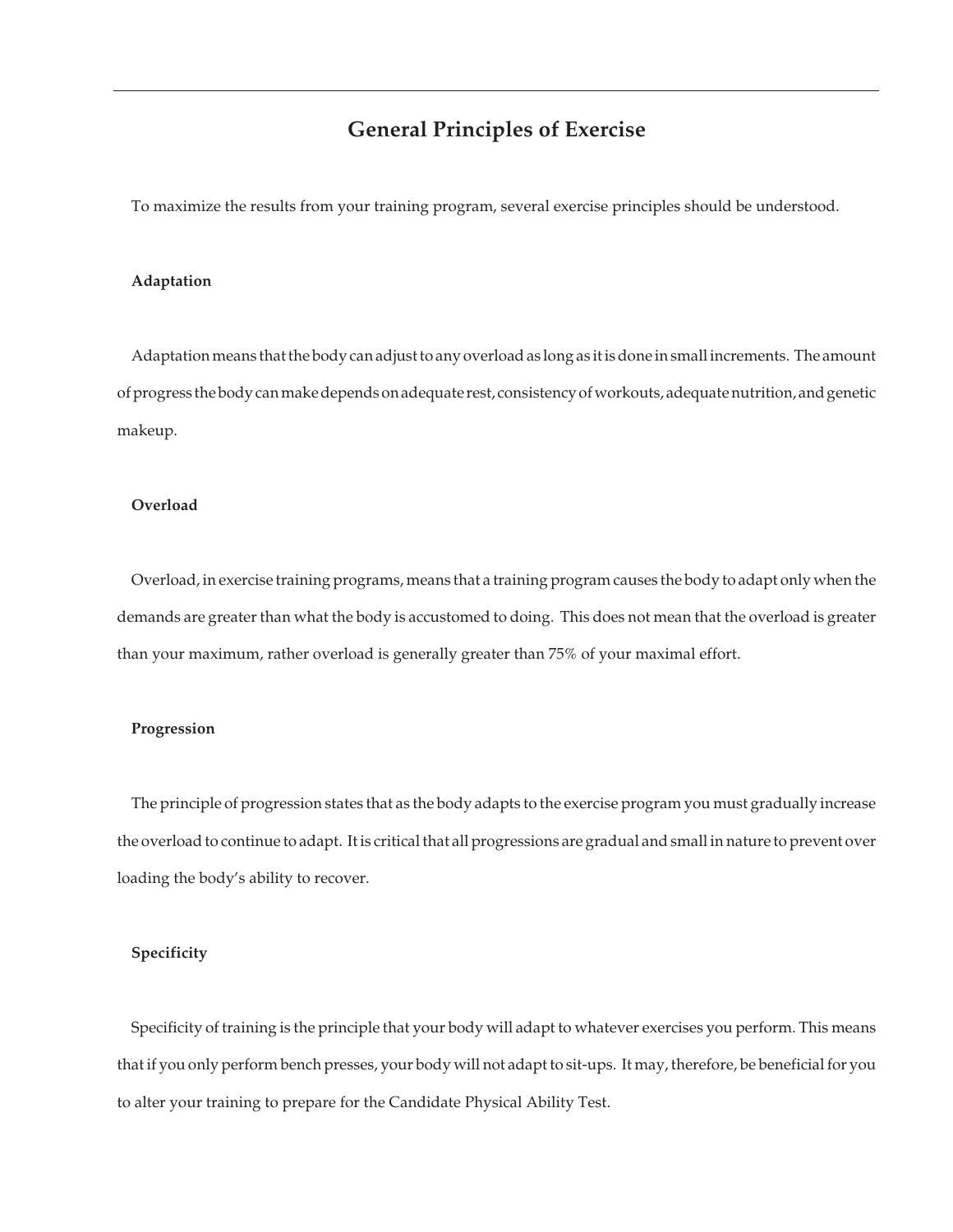#### **Over-Training**

Over-training addresses the body's need for adequate rest and nutrition following exercise to recuperate before the next exercise session. If recuperation is not adequate, over-training will occur. Signs of over training include: increased injury rate, increased resting heart rate, muscle soreness that does not subside after 48 hours, apathy, insomnia, loss of appetite, lack of adaptation to exercise, and loss of strength. Over-training must be avoided.

#### **Balance**

When developing a strength training program, it is important to balance muscle development by including exercises that train all major muscles groups of the body. This means that if the chest is trained so must the back; similarly if the upper body is trained so must the legs. When this principle is not followed, joints become imbalanced, and injuries occur.

#### **Cardiopulmonary Endurance Program**

Cardiopulmonary endurance is the ability of the cardiovascular and respiratory systems to deliver oxygen to working muscles. It consists of both aerobic and anaerobic energy systems.

#### **Aerobic Fitness**

During aerobic activities, the intensity of the exercise is low enough for the cardiopulmonary system to meet the oxygen demands of the working muscles. Aerobic activities include bicycling, hiking, swimming, climbing stairs, and running when performed at a low enough intensity.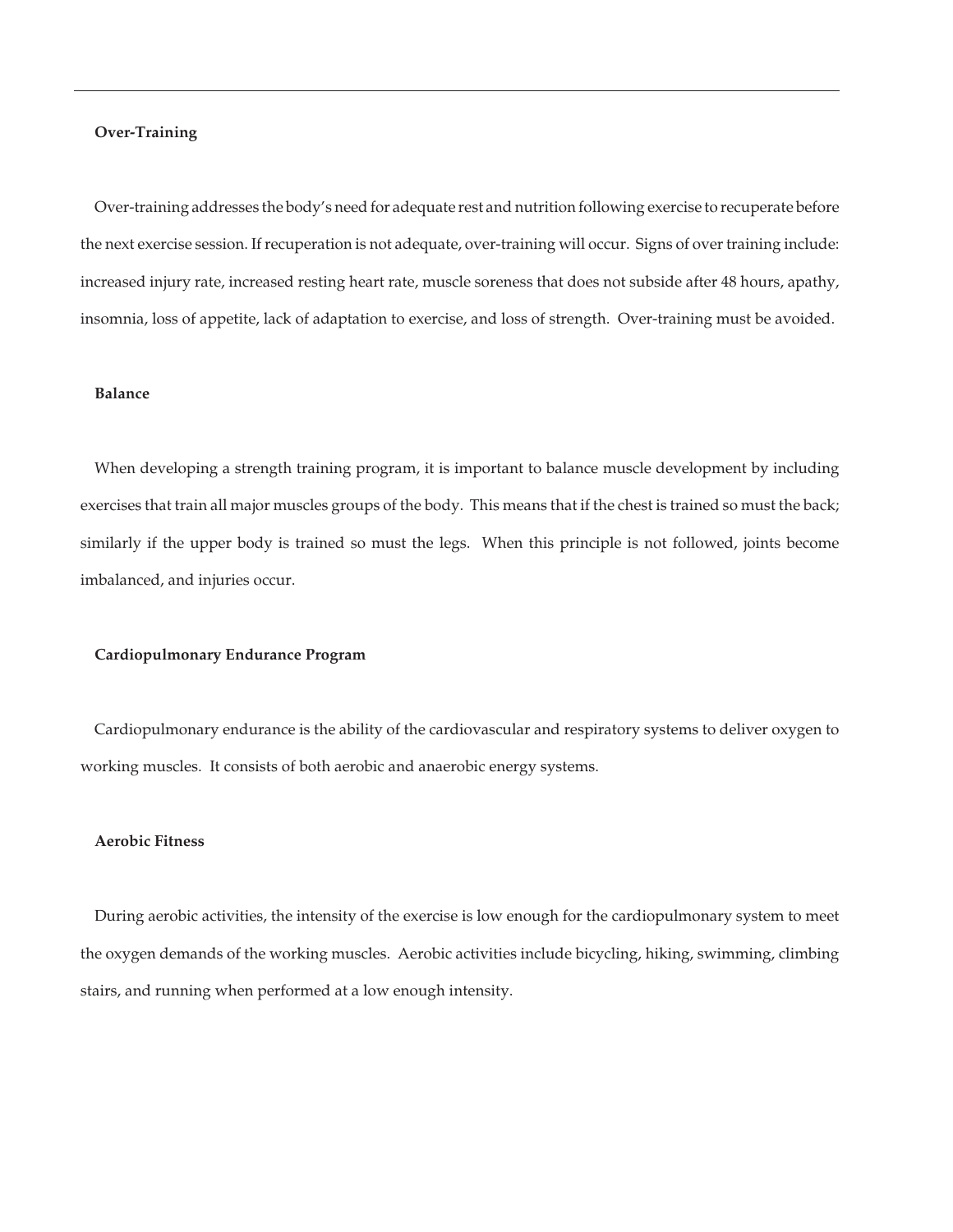#### **Anaerobic Fitness**

During anaerobic activities, the intensity of exercise is so high that the working muscle's demands for oxygen exceed the cardiopulmonary system's ability to deliver it. Because adequate oxygen is not available, waste products accumulate. This type of intense activity can only be short in duration. An example of an anaerobic activity is sprinting.

#### **The CPAT Training Program**

The CPAT Training program consists of two training programs. The first program is the aerobic training program and the interval program. Both of these programs complement each other and improve your aerobic and anaerobic fitness specific to the Candidate Physical Ability Test.

#### **Aerobic Training**

The cardiopulmonary endurance program should begin at a level that is considered "moderately difficult" but not "difficult." Your intensity should not be so high that you cannot speak during the exercise. The program below consists of a series of progressive levels. As you adapt to each step, you should move up to the next level. This program should be done 3 to 5 days per week.

#### **Interval Training**

Interval training involves a repeated series of exercise activities interspersed with rest or relief periods. This is an excellent tool for improving both aerobic and anaerobic endurance. In this program running intervals are performed on Tuesdays and Thursdays. It is important that interval days have at least one day of slow easy running between them. This provides the recovery necessary to prevent over training.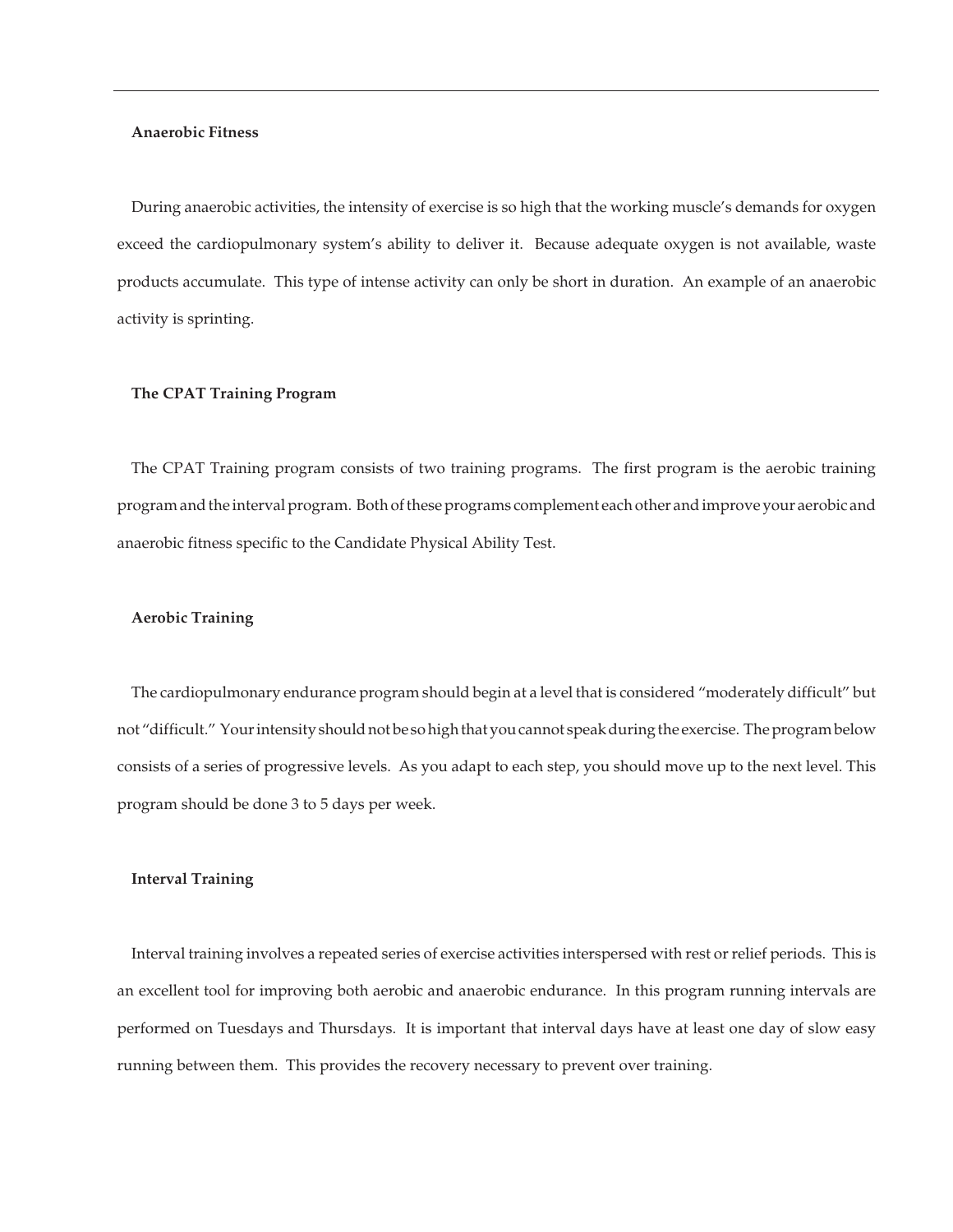#### **Phase One**

|              | <b>Monday</b>                  | <b>Tuesday</b>          | Wednesday             | <b>Thursday</b>         | <b>Friday</b>         |
|--------------|--------------------------------|-------------------------|-----------------------|-------------------------|-----------------------|
|              | Run 1 mile at an               | Run 30 seconds @        | Run 1 mile at an      | Run 30 seconds @        | Run 1 mile at an      |
| е            | easy pace being                | somewhat hard           | easy pace being       | somewhat hard           | easy pace being       |
| $\mathbf{v}$ | sure to be able to             | pace then walk for      | sure to be able to    | pace then walk for      | sure to be able to    |
| е            | talk the entire time.          | 30 seconds. Repeat      | talk the entire time. | 30 seconds. Repeat      | talk the entire time. |
|              |                                | this for a total of 1   |                       | this for a total of 1   |                       |
|              |                                | mile.                   |                       | mile.                   |                       |
|              | Run 1.5 miles at an            | Run 30 seconds @        | Run 1.5 miles at an   | Run 30 seconds @        | Run 1.5 miles at an   |
| e            | easy pace being                | somewhat hard           | easy pace being       | somewhat hard           | easy pace being       |
| v            | sure to be able to             | pace then walk for      | sure to be able to    | pace then walk for      | sure to be able to    |
| e            | talk the entire time.          | 30 seconds. Repeat      | talk the entire time. | 30 seconds. Repeat      | talk the entire time. |
|              |                                | this for a total of 1.5 |                       | this for a total of 1.5 |                       |
|              |                                | miles.                  |                       | miles.                  |                       |
|              | $\overline{Run 2}$ miles at an | Run 60 seconds @        | Run 2 miles at an     | Run 60 seconds @        | Run 2 miles at an     |
| e            | easy pace being                | somewhat hard           | easy pace being       | somewhat hard           | easy pace being       |
| ν            | sure to be able to             | pace then walk for      | sure to be able to    | pace then walk for      | sure to be able to    |
| e            | talk the entire time.          | 60 seconds. Repeat      | talk the entire time. | 60 seconds. Repeat      | talk the entire time. |
|              |                                | this for a total of 2   |                       | this for a total of 2   |                       |
| 3            |                                | miles.                  |                       | miles.                  |                       |
|              | Run 2.5 miles at an            | Run 60 seconds @        | Run 2.5 miles at an   | Run 60 seconds @        | Run 2.5 miles at an   |
| е            | easy pace being                | somewhat hard           | easy pace being       | somewhat hard           | easy pace being       |
| v            | sure to be able to             | pace then walk          | sure to be able to    | pace then walk for      | sure to be able to    |
| е            | talk the entire time.          | for60 seconds.          | talk the entire time. | 60 seconds. Repeat      | talk the entire time. |
|              |                                | Repeat this for a       |                       | this for a total of 2.5 |                       |
|              |                                | total of 2.5 miles.     |                       | miles.                  |                       |
|              | Run 3 miles at an              | Run 90 seconds @        | Run 3 miles at an     | Run 90 seconds @        | Run 3 miles at an     |
| е            | easy pace being                | somewhat hard           | easy pace being       | somewhat hard           | easy pace being       |
| $\mathbf{v}$ | sure to be able to             | pace then walk for      | sure to be able to    | pace then walk for      | sure to be able to    |
| e            | talk the entire time.          | 90 seconds. Repeat      | talk the entire time. | 90 seconds. Repeat      | talk the entire time. |
|              |                                | this for a total of 3   |                       | this for a total of 3   |                       |
|              |                                | miles.                  |                       | miles.                  |                       |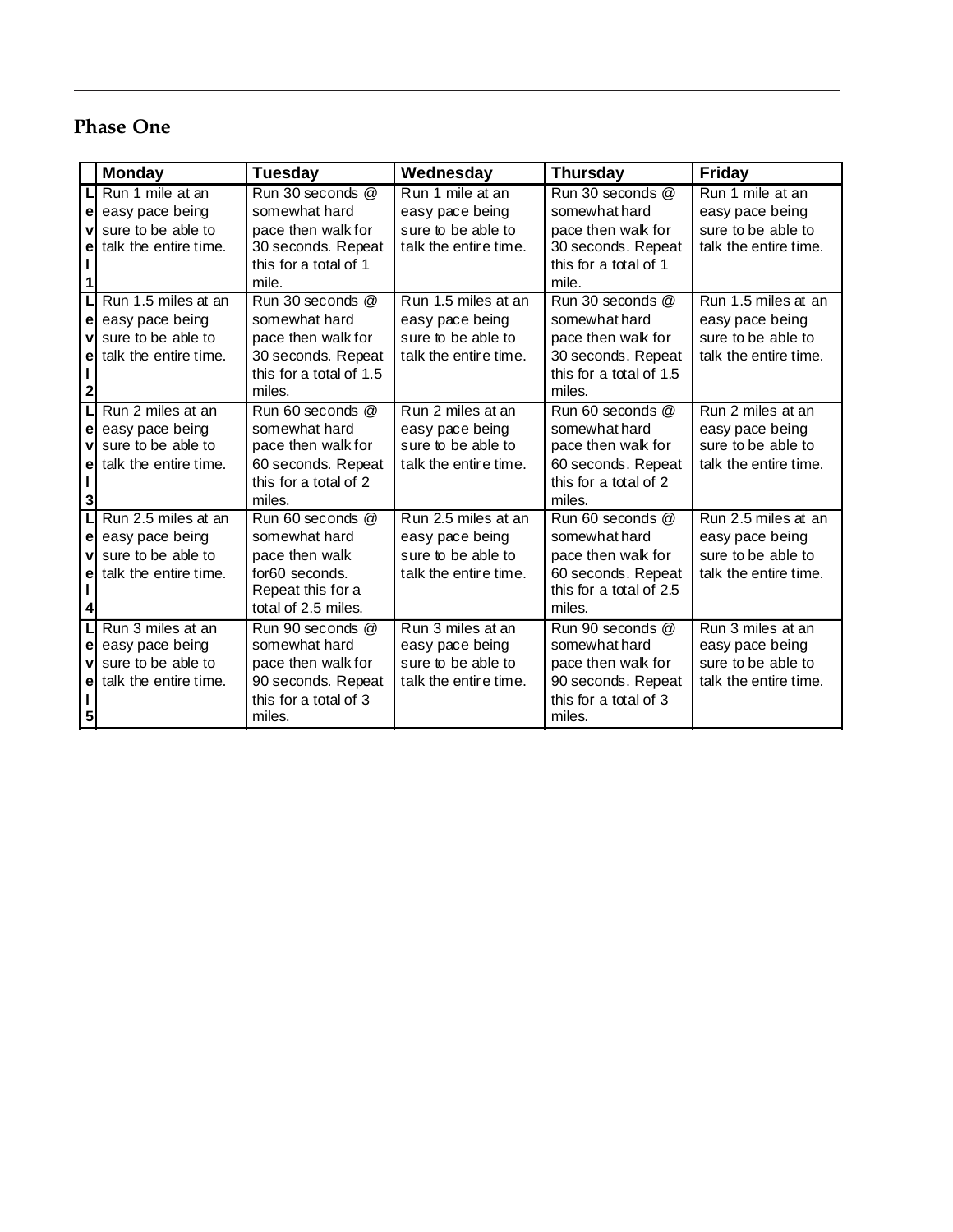#### **Phase Two**

|               | Monday                                                                                                         | <b>Tuesday</b>                                                                                             | Wednesday                  | <b>Thursday</b>                                                                                            | <b>Friday</b>                                                                       |
|---------------|----------------------------------------------------------------------------------------------------------------|------------------------------------------------------------------------------------------------------------|----------------------------|------------------------------------------------------------------------------------------------------------|-------------------------------------------------------------------------------------|
| 6             | $L$ Run 3 miles at an<br>e easy pace being<br>v sure to be able to<br>e Italk the entire time.                 | Run @ easy pace<br>for 3 minutes then<br>run stairs<br>moderately hard for<br>1 minute                     | Run 1.5 miles easy<br>pace | Run @ easy pace<br>for 3 minutes then<br>run stairs<br>moderately hard for<br>1 minute.                    | Run 3 miles at an<br>easy pace being<br>sure to be able to<br>talk the entire time. |
|               | $L$ Run 3 miles at an<br>e easy pace being<br>$v$ sure to be able to<br>e Italk the entire time.               | Run @ easy pace<br>for 3 minutes then<br>run stairs<br>moderately hard for<br>90 seconds                   | Run 1.5 miles easy<br>pace | Run @ easy pace<br>for 3 minutes then<br>run stairs<br>moderately hard for<br>90 seconds                   | Run 3 miles at an<br>easy pace being<br>sure to be able to<br>talk the entire time. |
| 8             | $L$ Run 3 miles at an<br>e easy pace being<br>v sure to be able to<br>e Italk the entire time.                 | Run @ easy pace<br>for 3 minutes then<br>run stairs<br>moderately hard for<br>2 minutes                    | Run 1.5 miles easy<br>pace | Run @ easy pace<br>for 3 minutes then<br>run stairs<br>moderately hard for<br>2 minutes                    | Run 3 miles at an<br>easy pace being<br>sure to be able to<br>talk the entire time. |
| 9             | $L$ Run 3 miles at an<br>e easy pace being<br>v sure to be able to<br>e Italk the entire time.                 | Run @ easy pace<br>for 3 minutes then<br>run stairs<br>moderately hard for<br>2 minutes and 30<br>seconds. | Run 1.5 miles easy<br>pace | Run @ easy pace<br>for 3 minutes then<br>run stairs<br>moderately hard for<br>2 minutes and 30<br>seconds. | Run 3 miles at an<br>easy pace being<br>sure to be able to<br>talk the entire time. |
| 1<br>$\bf{0}$ | <b>L</b> $\sqrt{R}$ Run 3 miles at an<br>e easy pace being<br>v sure to be able to<br>el talk the entire time. | Run @ easy pace<br>for 3 minutes then<br>run stairs<br>moderately hard for<br>3 minutes                    | Run 1.5 miles easy<br>pace | Run @ easy pace<br>for 3 minutes then<br>run stairs<br>moderately hard for<br>3 minutes                    | Run 3 miles at an<br>easy pace being<br>sure to be able to<br>talk the entire time. |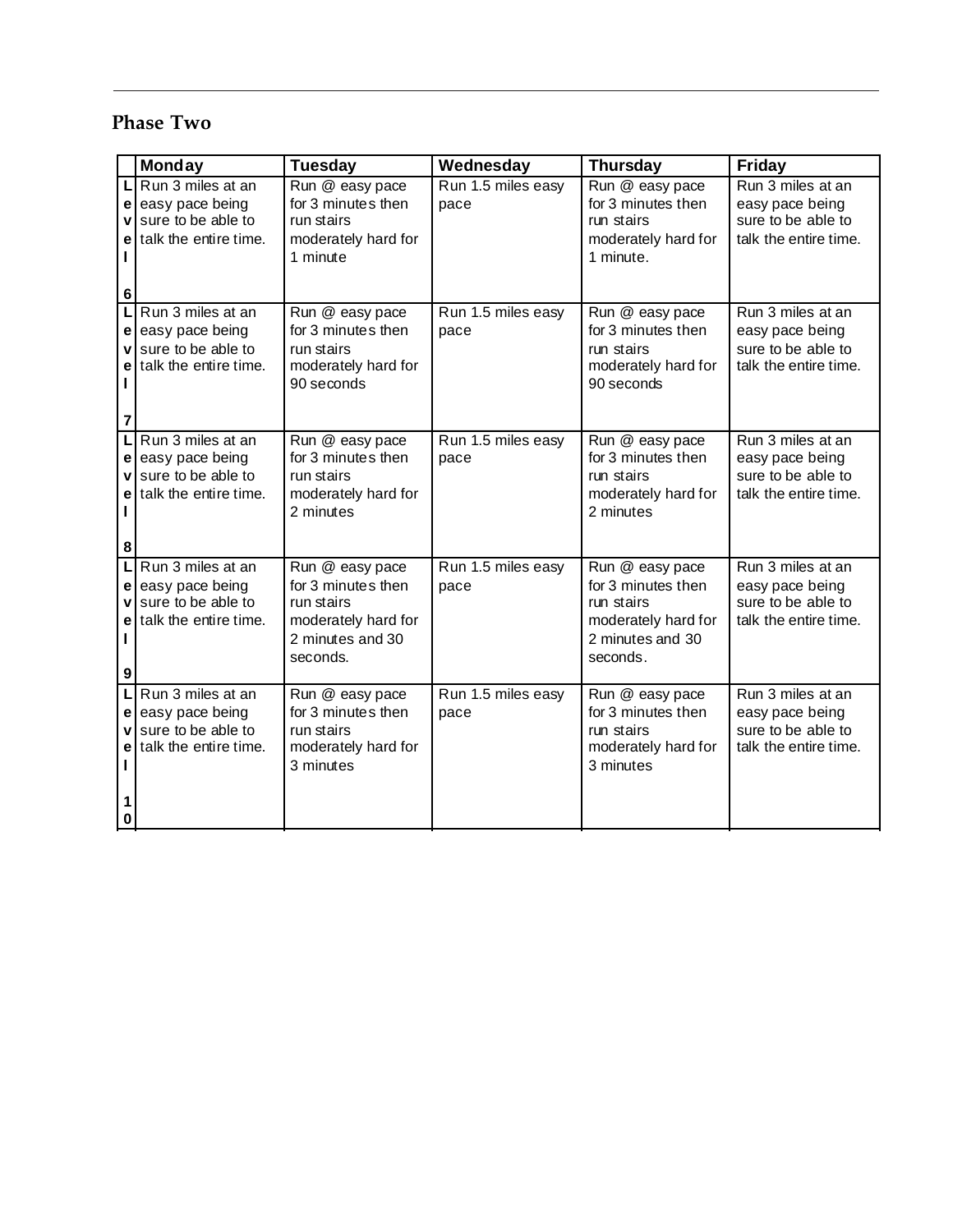#### **Muscular Strength/Endurance Program**

This is a resistance program designed to improve your total body strength and endurance. This is not a bodybuilding or a power-lifting program. It is designed to prepare you specifically for the Candidate Physical Ability Test. If you are not familiar with lifting programs, have any joint pain or feel uncomfortable performing these exercises, you should seek the advice of a professional trainer.

This program is designed to be performed three days a week. This means that you will not be lifting 4 days a week. These rest days are just as important as your workout days. A critical mistake made by some applicants is over training when preparing for the Candidate Physical Ability Test. If you feel you are over training, refer back to the exercise principles, slow down your progression, reduce your overload, and allow for adequate rest between workouts.

This workout should follow the previously mentioned warm-up and stretching program. This program is designed to be a circuit workout. Circuit training has been proven to be a very effective and efficient way to improve muscular strength, muscular endurance and cardiovascular endurance. Once you begin this workout, you will lift at each station for 10 repetitions and then move on to the next exercise. Rest between exercises should not exceed 30 seconds unless you are experiencing some discomfort. For safety purposes, it is recommended that you lift with a partner and spot each other when necessary.

#### **General Safety Tips While Performing Resistance Training**

- **Always lift with a partner.**
- **Ask for help from an expert if you don't know what you are doing.**
- **Progress slowly to avoid injuries.**
- **Never show off by attempting to lift more weight than you normally lift.**
- **Use proper lifting technique when lifting weight plates and dumbbells.**
- **Never drink alcohol or take medications that may cause drowsiness prior to lifting weights.**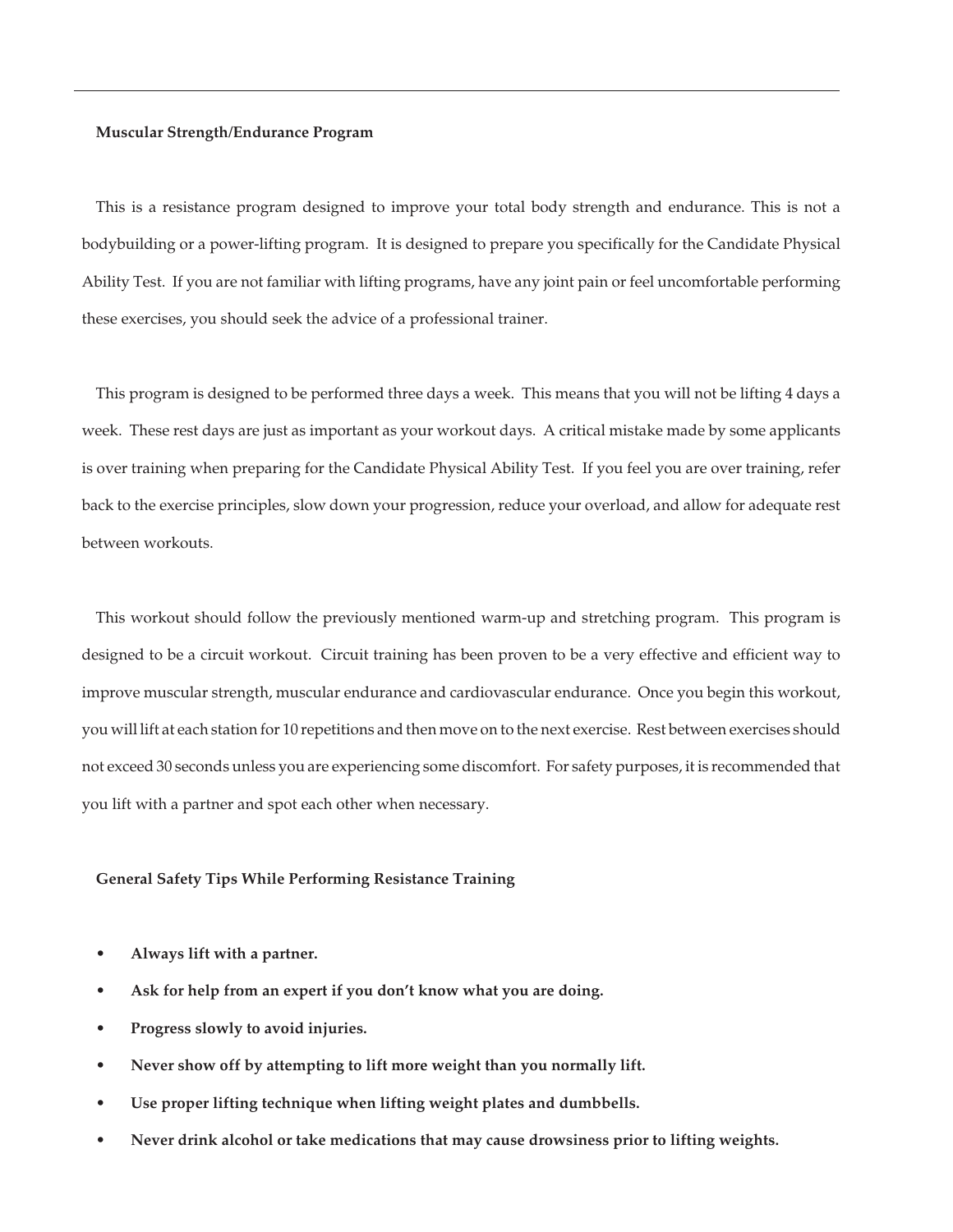- **Do not lift too quickly, always control the weights.**
- **Always use strict form. Proper technique is more important than the amount of weight lifted.**
- **Keep head in a neutral position, looking straight ahead and not upwards or downwards.**

#### **Progression**

Unless you are an experienced weightlifter, it is recommended that you begin by doing one complete cycle through this circuit. After the first week, if you are not still getting muscle soreness 24 to 48 hours after your workouts, you can progress to two cycles through the circuit. After the second week, if you are not still getting muscle soreness 24 to 48 hours after your workouts, you can progress to three cycles through the circuit. Although it is not critical, it is recommended that you follow the exercises in order. If, after progressing to the next level, you feel very sore, you many want to decrease the weights and the number of times you complete the circuit.

#### **Weight Training Circuit Workout**

#### **1. Seated Leg Press**

*Quadriceps, Hamstrings, Glutes, Calves*

**CPAT Events: Stair Climb, Hose Drag, Ladder Raise, Forcible Entry, Rescue, Ceiling Breach and Pull**

Set appropriate weight to overload above muscles but not so heavy as to cause injury or failure.

- Place feet flat on push platform about shoulder width apart and toes pointed slightly outward.
- Adjust seat so knees are flexed at 90 degrees.
- Push weight up while exhaling.
- Stop just short of locking your knees.
- Keep knees in alignment with feet.
- Keep head in neutral position.

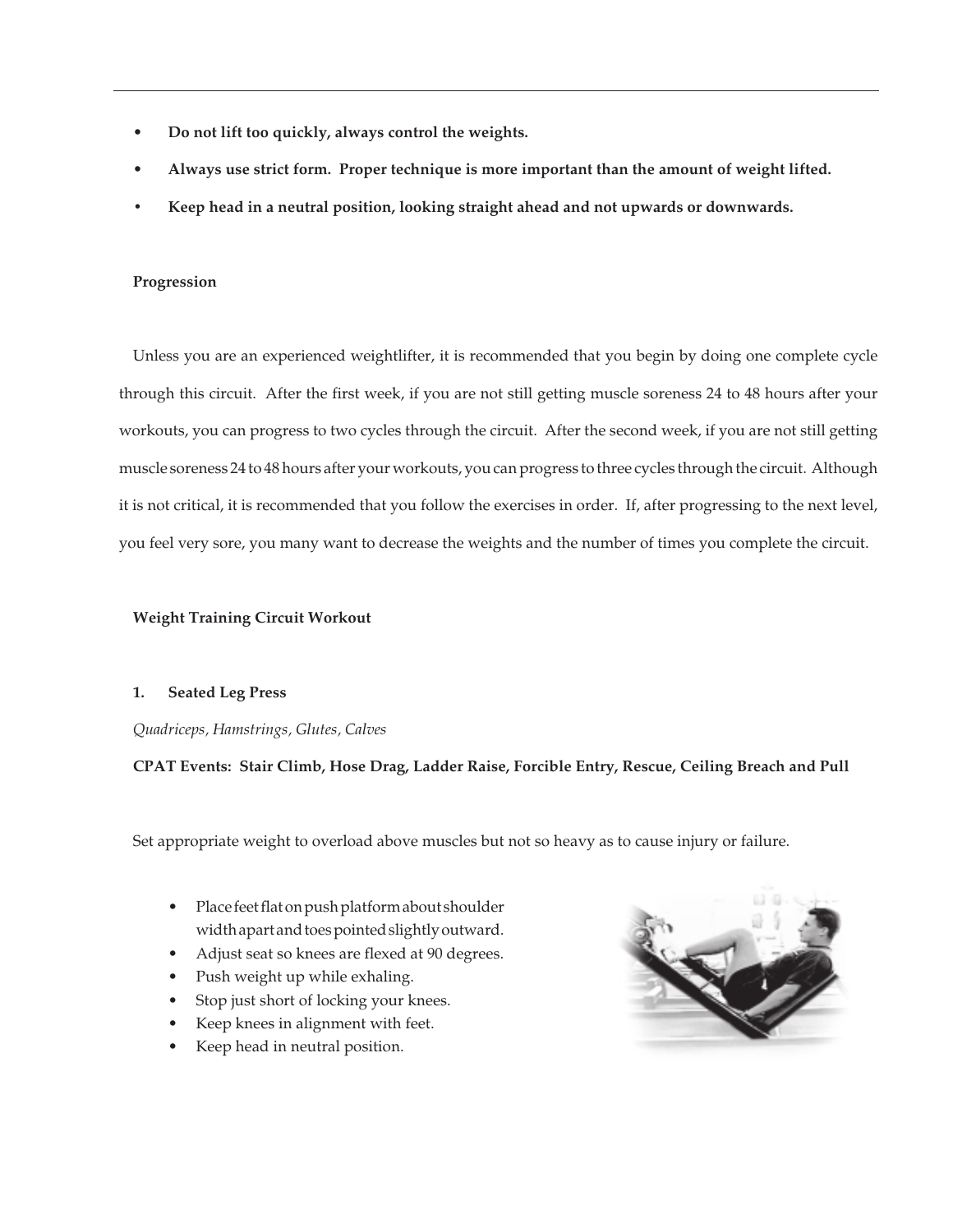#### **2. DB Military Press**

*Deltoids, Triceps, Trapezius*

#### **CPAT Events: Ladder Raise, Search, Ceiling Breach and Pull**

Pick appropriate weight to overload above muscles but not so heavy as to cause injury or failure.

- Raise two dumbbells to height of shoulders.
- With palms facing forward, alternate pressing each dumbbell upward toward the ceiling, one at a time.
- Exhale while lifting.
- Keep head in neutral position.
- Using slight leg push is acceptable.
- Repeat with other arm.



#### **3. Lat Pull Down**

*Latissimusdorsi, Rhomboids, Posterior Deltoids, Biceps*

#### **CPAT Events: Hose Drag, Ladder Extension Forcible Entry, Rescue, Ceiling Breach and Pull**

Pick appropriate weight to overload above muscles but not so heavy as to cause injury or failure.

- Adjust seat and leg hold to allow full range of motion.
- Hold bar in chin up grip with hands close together and palms toward face.
- Pull bar straight down to just below the chin.
- Exhale while pulling weight down.
- Return to starting position.



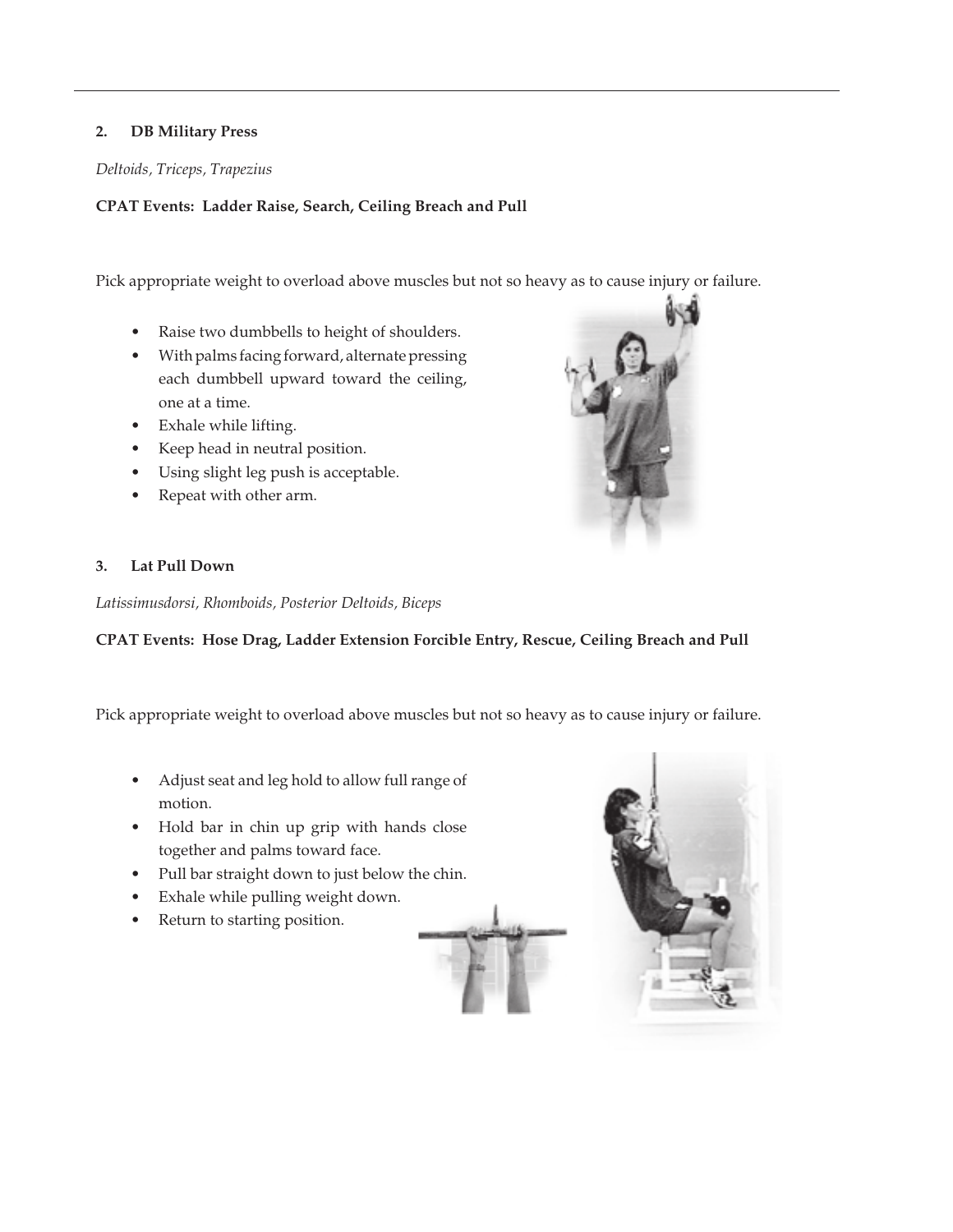#### **4. DB Split-Squats**

*Glutes, Quadriceps, Hamstrings, Calves*

#### **CPAT Events: Stair Climb, Hose Drag, Ladder Raise, Forcible Entry, Search, Rescue Ceiling Pull and Breach**

Pick a light weight (many people can start with no weights at all). Do not start with more than 10 lbs.

- Stand with feet together than step backward with one foot about 26".
- Keep back straight and arms down at side with head neutral, slowly bend both legs.
- Lower yourself slowly until your left knee barely touches the floor.
- Forward leg should remain vertical throughout motion with knee directly over ankle. If knee tends to move forward over the toes, adjust back foot further backward.
- Return to the starting position.
- Inhale while lowering and exhale while pushing back up into upright position.
- Repeat with opposite leg.



#### **5. Bench Press**

*Pectorals, Deltoids, Triceps*

**CPAT Events: Ladder Raise, Forcible Entry, Search, Ceiling Breach and Pull**

Pick appropriate weight to overload above muscles but not so heavy as to cause injury or failure.

- Lie on bench, feet flat on floor.
- Hold bar with arms shoulder width apart or slightly wider.
- Lower bar to middle of chest.
- Push bar up to starting position.
- Inhale while lowering and exhale while pushing back up.

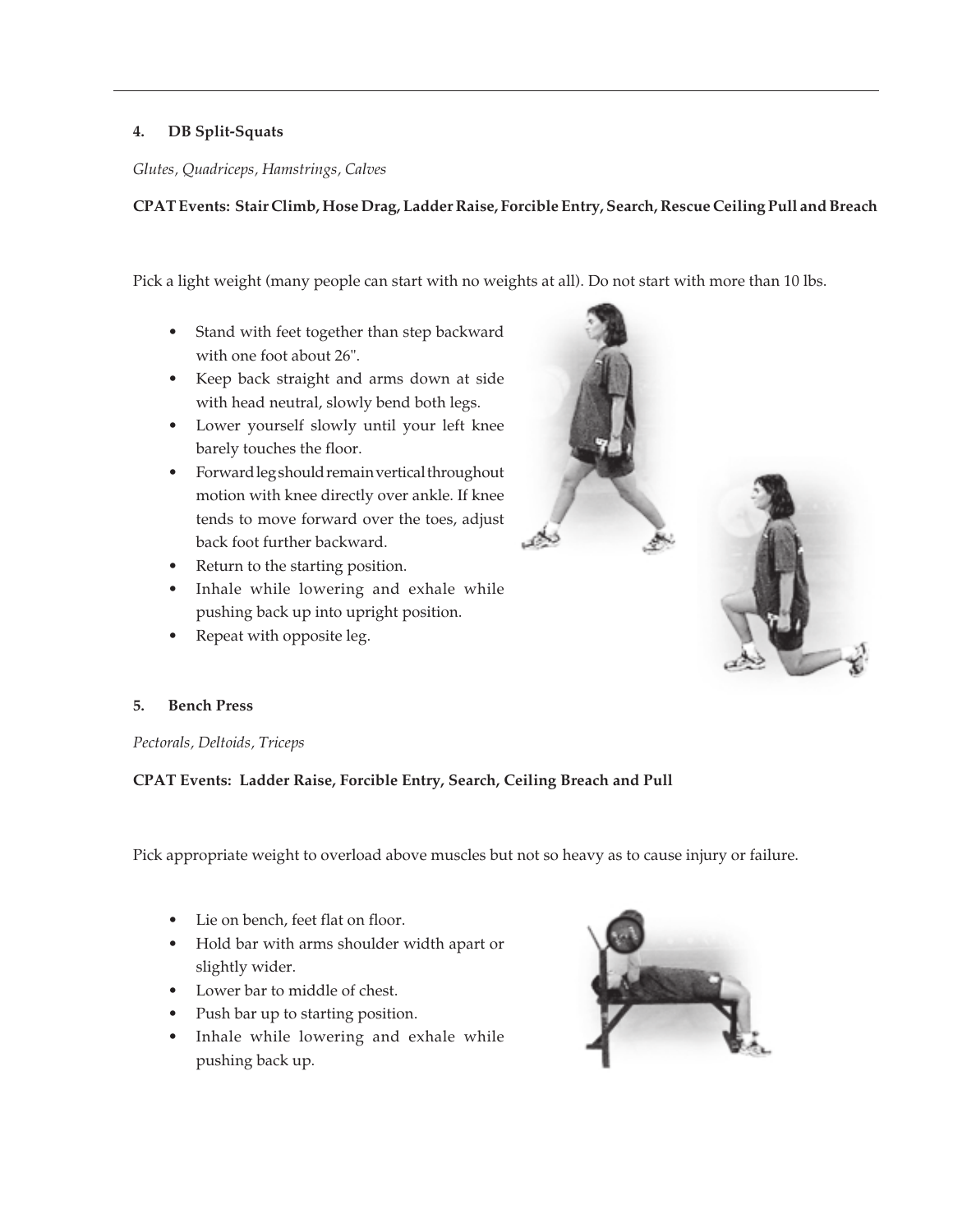#### **6. DB Row**

*Latisimussdorsi, Rhomboids, Posterior Deltoids, Trapezius, Biceps*

#### **CPAT Events: Hose Pull, Ladder Extension, Forcible Entry, Rescue, Ceiling Breach and Pull**

- Pick appropriate weight to overload above muscles but not so heavy as to cause injury or failure.
- Standing to right of bench, place left knee on bench and support upper body with left (nonlifting) arm.
- Keep head in neutral position.
- Pull DB from ground into waist area with right arm.
- Lower DB back to starting position.
- Avoid twisting at waist.
- Inhale while lowering weight and exhale while lifting weight.
- Repeat sequence on opposite side.





#### **7. Leg Extension**

#### *Quadriceps*

**CPAT Events: Stair Climb, Hose Pull, Ladder Raise, Forcible Entry, Search, Rescue**

Pick appropriate weight to overload above muscles but not so heavy as to cause injury or failure.

- Adjust machine so that backs of knees are against pad and back pad is supporting lower back.
- Extend knees stopping just before the knees lock.
- Slowly lower weight to starting position.
- Exhale while pushing weight and inhale while lowering weight.

**Note: This exercise should not be performed by individuals who have undergone reconstructive knee surgery.**

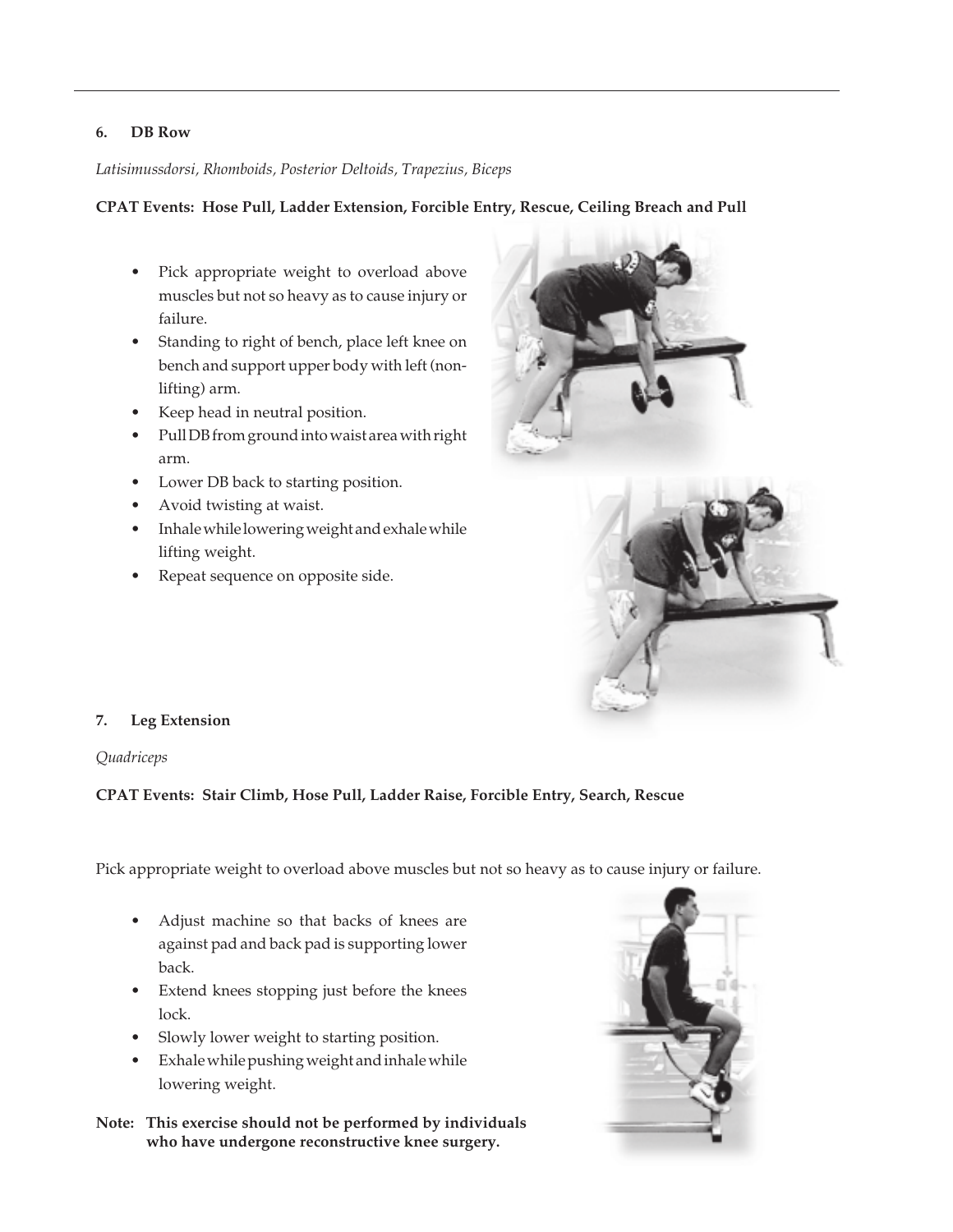#### **8. Leg Curl**

#### *Hamstrings*

#### **CPAT Events: Stair Climb, Hose Pull, Ladder Raise, Forcible Entry, Rescue**

Pick appropriate weight to overload above muscles but not so heavy as to cause injury or failure.

- Lie flat on machine with top of knees just off the pad and ankle roller situated above the heels.
- Flex the knee until ankle roller reaches the buttocks. Keep hips down and stomach in contact with pad throughout the motion.
- Slowly lower weight to starting position.
- Inhale while pulling weight up and exhale while lowering weight down.



#### **9. DB Curl**

*Biceps, Forearms*

#### **CPAT Events: Hose Drag, Ladder Extension, Forcible Entry, Rescue, Ceiling Breach and Pull**

Pick appropriate weight to overload above muscles but not so heavy as to cause injury or failure.

- Stand up with knees slightly bent.
- Begin with arms down at sides.
- Bend right elbow bringing the dumbbell toward right shoulder.
- Slowly lower dumbbell to starting position.
- Exhale while raising weight and inhale while lowering weight.
- Repeat sequence on opposite side.

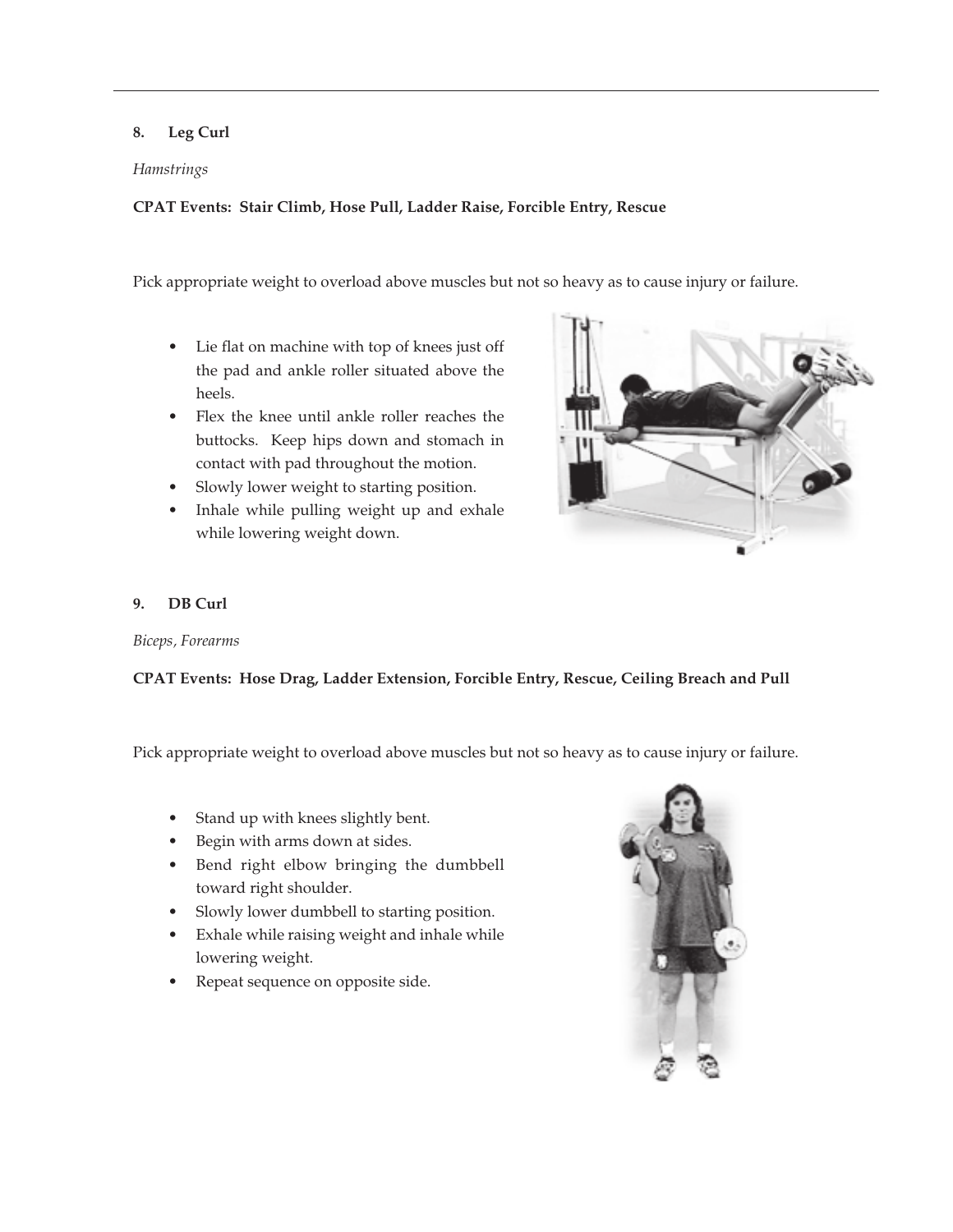#### **10. Tricep Extension**

#### *Triceps*

#### **CPAT Events: Ladder Raise, Forcible Entry, Search, Ceiling Breach and Pull**

- Pick appropriate weight to overload above muscles but not so heavy as to cause injury or failure.
- Stand up with knees slightly bent.
- Place hands on bar about 6" apart.
- Keeping upper arms at sides, extend the elbows until arms are almost straight and bar is at mid-thigh.
- Slowly return bar to an elbow flexed position at mid-chest level. Upper arms should remain in contact with sides. Do not allow elbows to move forward, away from body.
- Exhale while pushing bar down and inhale while returning bar back up.





#### **11. Abdominal Curls**

*Abdominal Muscles*

#### **CPAT Events: All Events**

- Sit on ground with knees bent at 90 degrees.
- Keeping feet flat on floor and hands at your side, slowly curl your torso so chin approaches your chest.
- Do not raise torso to more than a 45-degree angle off the floor.
- Slowly return to slightly above your starting position, keeping tension on abdominal muscles at all times.
- Exhale while curling up and inhale while lowering torso back down.

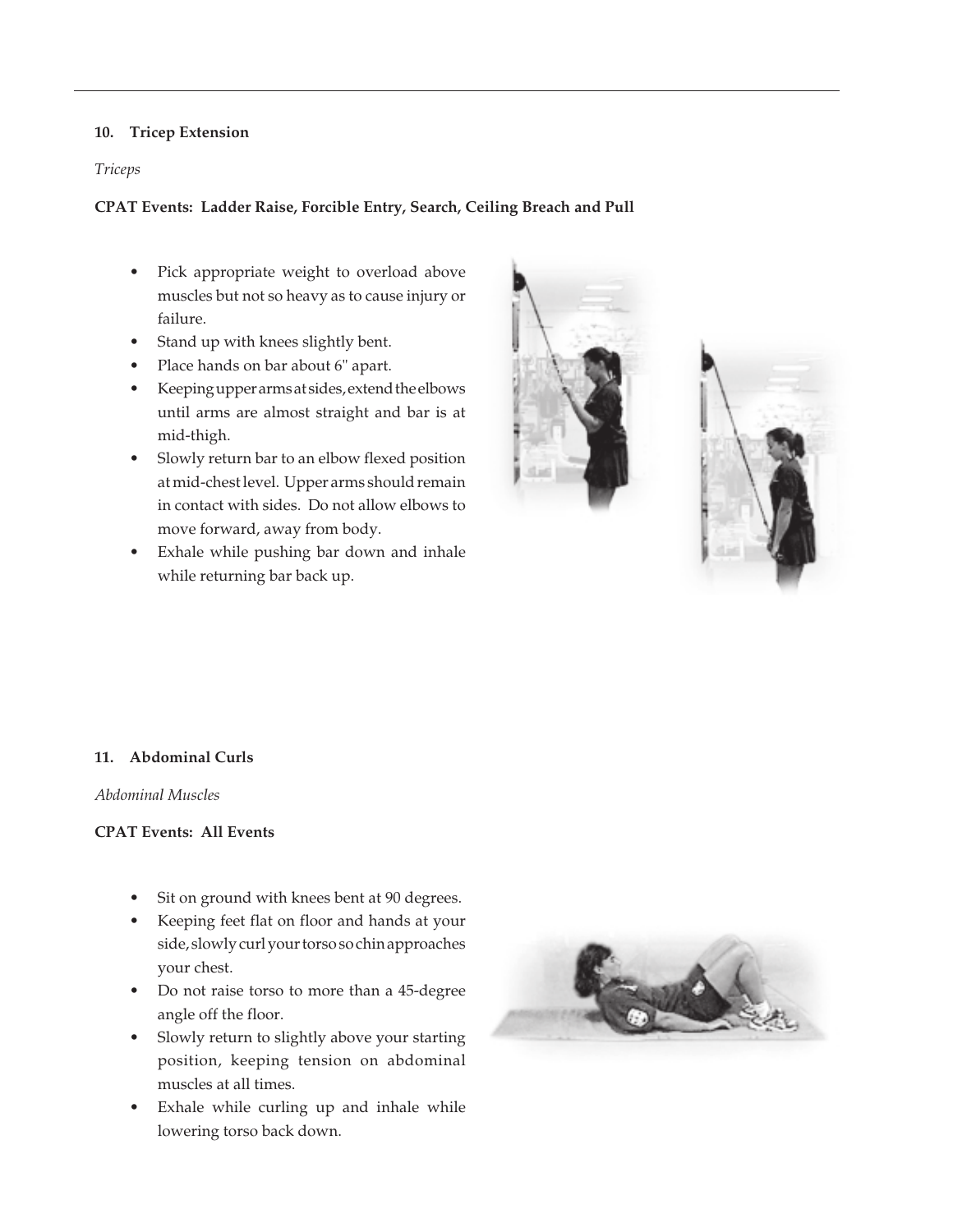#### **12. Swimmers**

*Erector Spinae (Lower back), Glutes*

#### **CPAT Events: All Events**

- Lie face down on ground with feet together.
- Place arms straight out in front.
- Move the right arm and left leg up at the same time.
- As you return the right arm and left leg, move the left arm and right leg up at the same time.
- Continue alternating in a moderate cadence.



#### **13. Wrist Rollers**

#### *Forearm muscles*

#### **CPAT Events: Hose Drag, Equipment Carry, Ladder Extension, Forcible Entry, Rescue, Ceiling Breach and Pull**

- **Stand erect**
- Set machine to "somewhat difficult" resistance
- Grab machine with both palms facing the floor
- Alternately roll each wrist towards the ceiling
- Repeat with palms upward when done

#### **14. Hand Grippers**

#### *Forearm muscles*

#### **CPAT Events: Hose Drag, Equipment Carry, Ladder Extension, Forcible Entry, Rescue, Ceiling Breach and Pull**

- Stand erect
- Set machine to "somewhat difficult" resistance
- Grab machine with both hands
- Alternately close grip to squeeze machine



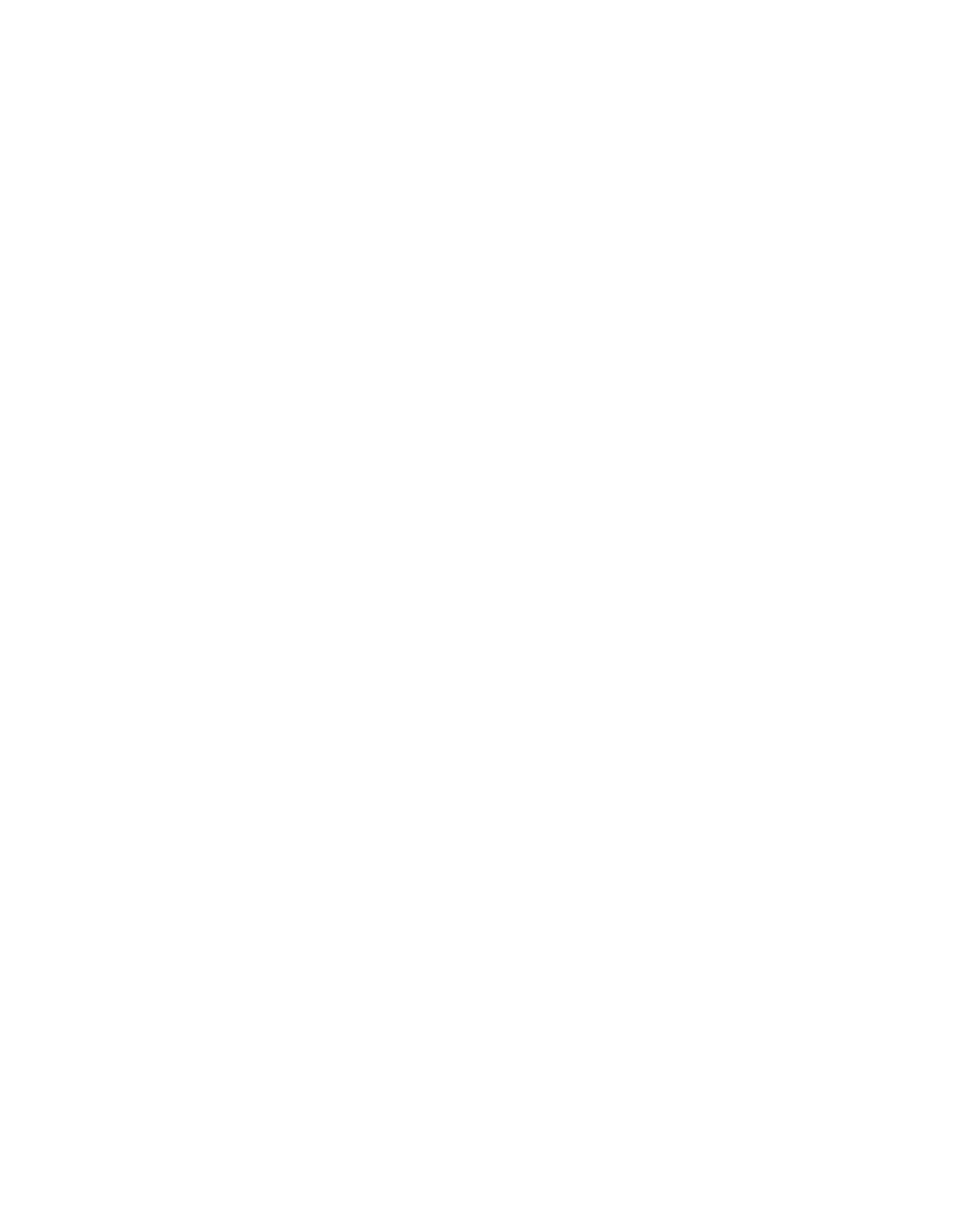#### **Exercises without Weights**

Although it is easier to improve muscular strength and endurance with weight equipment, it is also possible to accomplish this with some simple exercises. These exercises require minimum equipment and can be done almost anywhere. Perform these exercises in a circuit. Move from one exercise to the next with minimal rest. Initially, work in the somewhat hard range. This means do not exercise to failure. Start by going through the circuit one time and then gradually progress until you can complete this circuit three times in a row.

#### **Calisthenics Circuit Workout**

**1. Chair Squats**

*Glutes, Quadriceps, Hamstrings*

#### **CPAT Events: Stair Climb, Hose Drag, Ladder Raise, Forcible Entry, Search, Rescue Ceiling Pull and Breach**

Stand in front of a sturdy and stable chair with legs shoulder width apart and toes pointing slightly outward.

- Hold arms out straight in front of you.
- Slowly lower your buttocks into the chair.
- As soon as you feel the slightest contact with the chair, slowly stand back up to the starting position.
- Keep your head in a neutral position.
- Inhale while lowering yourself and exhale while standing up.

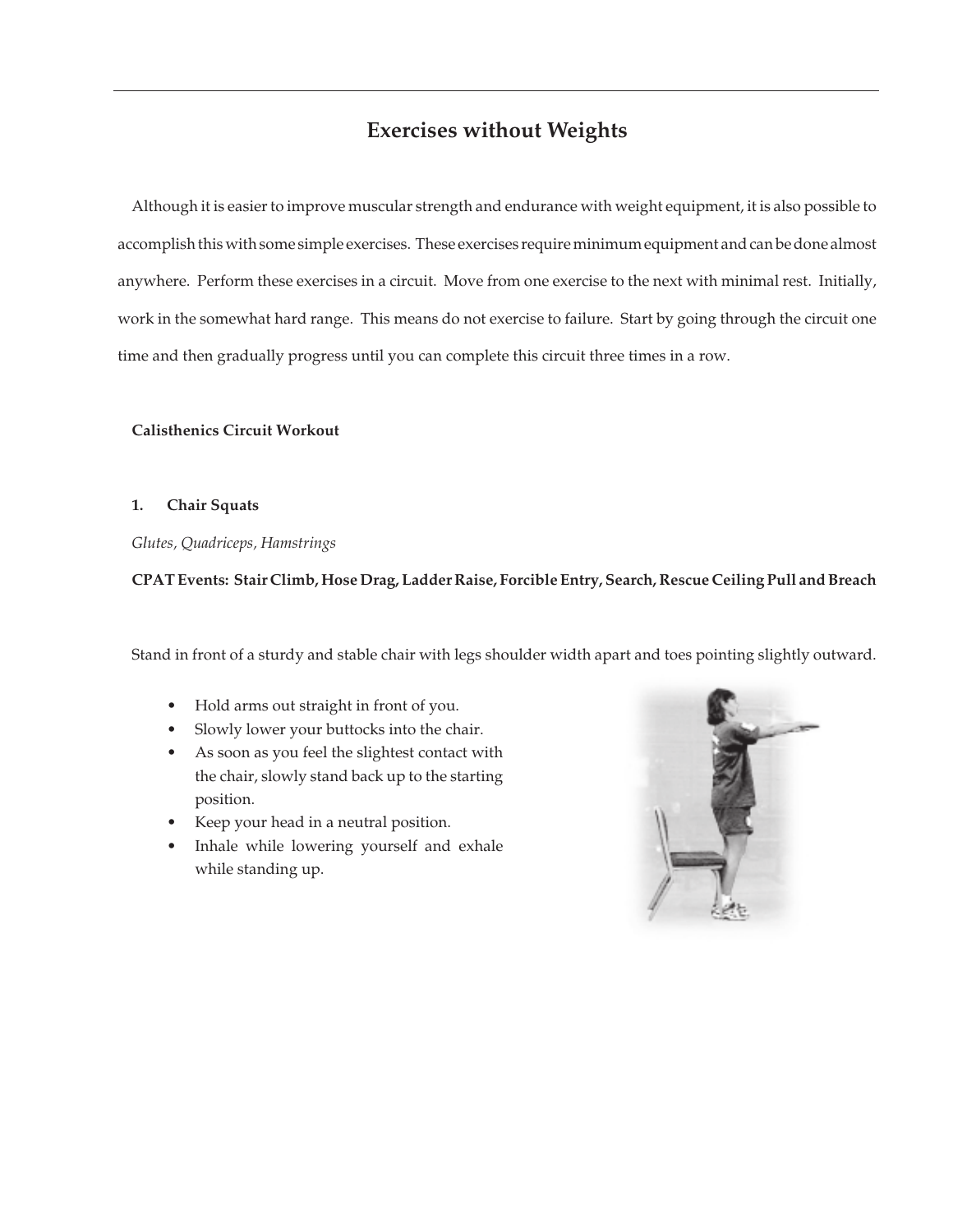#### **2. Push Ups**

*Pectorals, Deltoids, Triceps, Abdominals, Low Back)*

#### **CPAT Events: Ladder Raise, Forcible Entry, Search, Ceiling Breach and Pull**

Place hands on ground shoulder width apart or slightly more. Keep feet together and back straight throughout the exercise.

- Lower the body until the upper arms are at least parallel to the ground.
- Push yourself up to the initial position by completely straightening arms.
- Inhale while lowering and exhale while pushing.





#### **3. Split-Squats**

#### *Glutes, Quadriceps, Hamstrings, Calves*

**CPAT Events: Stair Climb, Hose Drag, Ladder Raise, Forcible Entry, Search, Rescue, Ceiling Pull and Breach**

Stand with feet together then step backward with foot about 26" behind left foot.

- Keep back straight and arms down at side with head neutral, slowly lower right knee straight down onto the floor.
- Inhale while lowering and exhale while pushing back up into upright position.
- Forward leg should remain vertical throughout motion, with knee directly over ankle. If knee tends to move forward over the toes, adjust back foot further backward.
- Repeat with other leg.

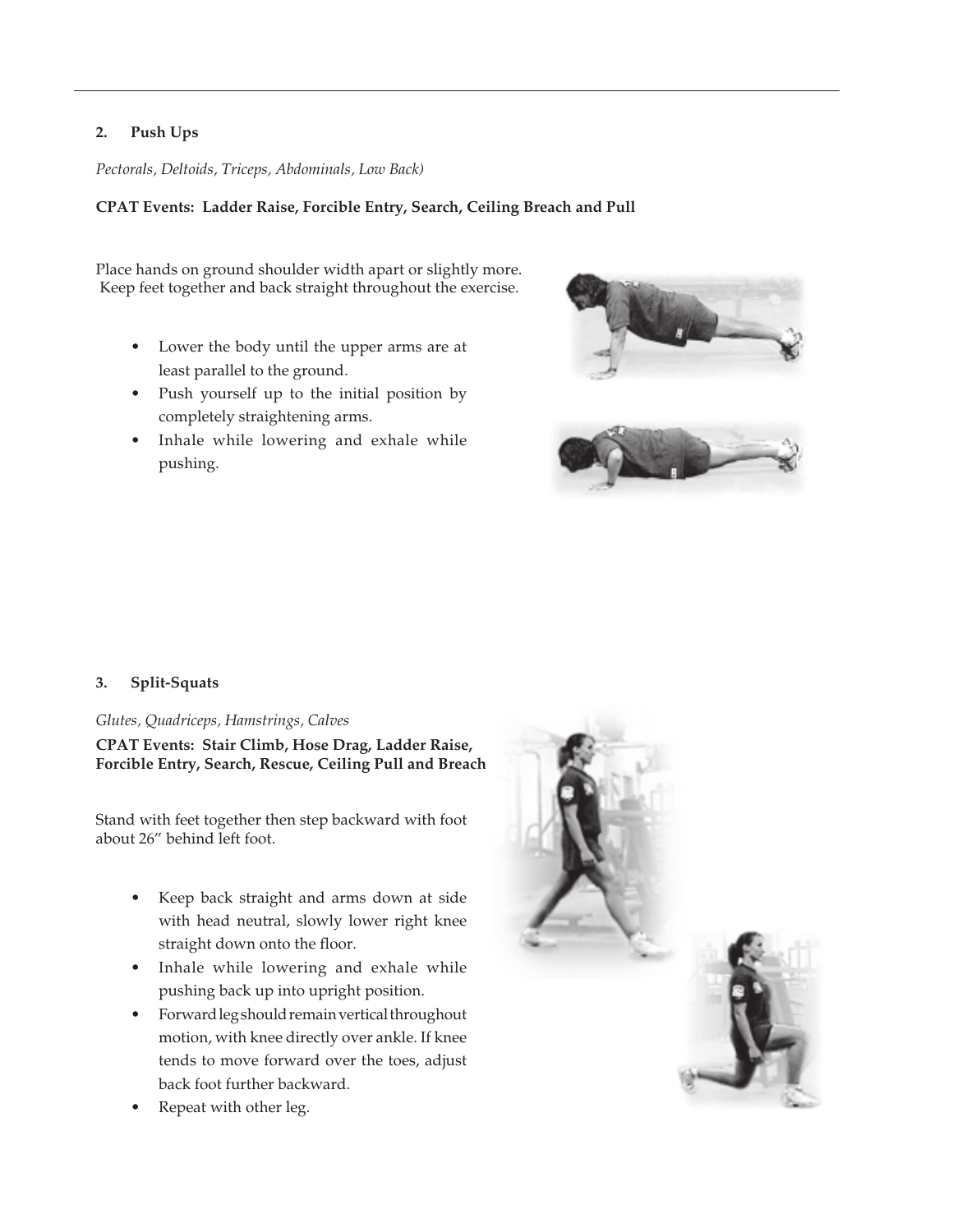#### **4. Chin Ups**

#### *Latissimusdoris, Rhomboids, Posterior Delts, Biceps*

#### **CPAT Events: Hose Drag, Ladder Extension, Forcible Entry, Rescue, Ceiling Pull and Breach**

- Grasp horizontal bar with palms facing you and hands 6" apart.
- Hang from bar with arms fully extended.
- Pull yourself upward until your chin is above the bar.
- Do not kick or swing your legs.
- Return to the starting position.
- Inhale while lowering yourself and exhale while pulling yourself up.
- If unable to complete 3 chin ups, elevate yourself to the bar with a stool or a partner, and slowly lower yourself down in a slow and controlled fashion.



#### **5. Bench Steps**

#### *Glutes, Quadriceps, Hamstrings, Calves*

**CPAT Events: Stair Climb, Hose Drag, Ladder Raise, Forcible Entry, Search, Rescue, Ceiling Pull and Breach**

This requires good balance, so initially set the step next to a wall or use a partner for safety.

- Use a step or bench 6" to 18" high.
- Place right foot flat on the bench with the left foot flat on the floor.
- Push down with the foot on the bench and step up until both legs are straight.
- Slowly lower yourself back down to the starting position.
- Exhale while pushing up and inhale while lowering down.
- Repeat entire sequence with other leg.
- Start with a smaller step and progressively increase the height. Do not exceed 18" high.

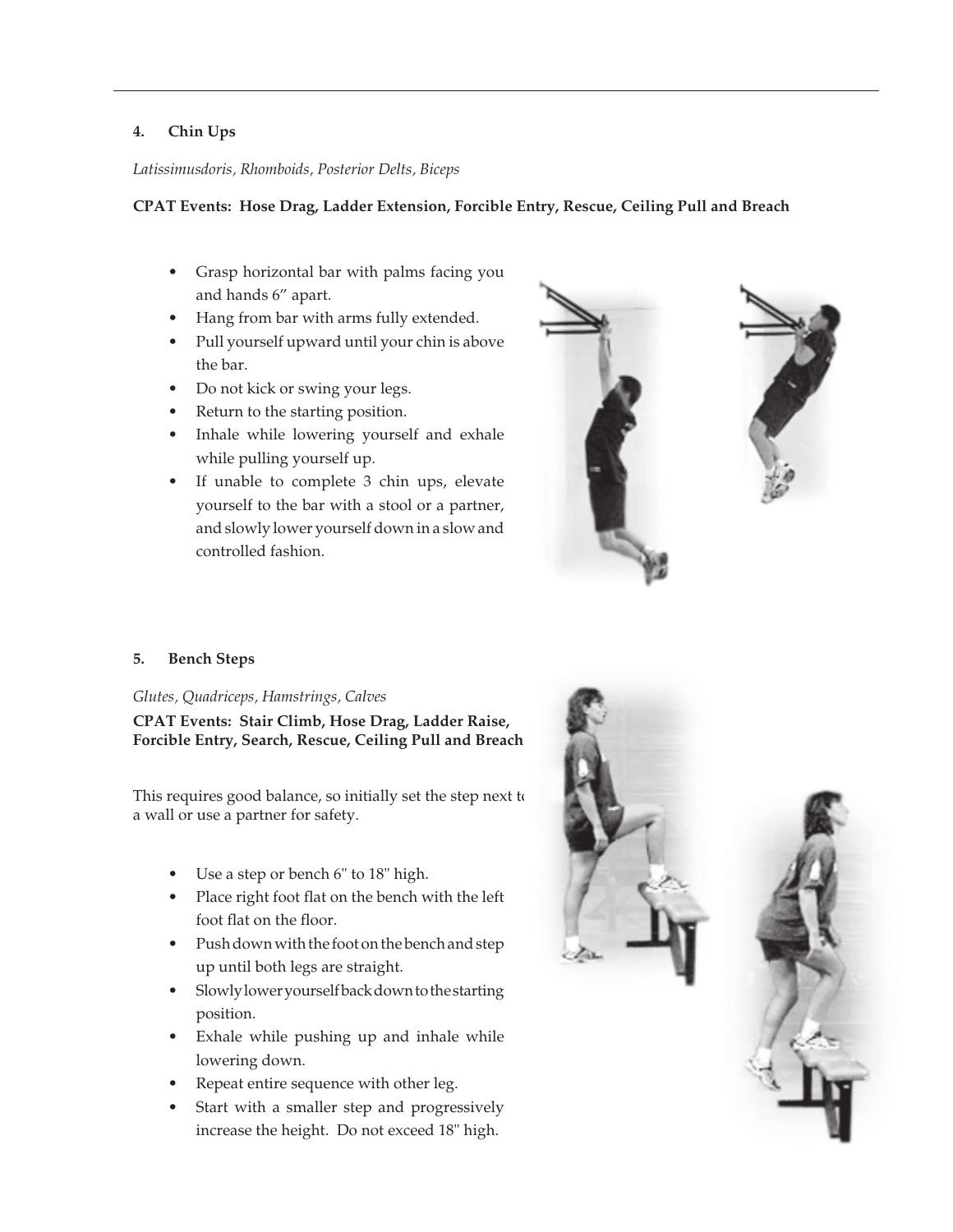#### **6. Dips**

#### *Pectorals, Deltoids, Triceps*

#### **CPAT Events: Ladder Raise, Forcible Entry, Search, Ceiling Pull and Breach**

- Place hands behind you on dip bar or chair with feet straight in front.
- Bend arms and lower body in a controlled manner until the upper arms are parallel with the floor.
- Straighten the arms to return to the starting position.
- Legs can be bent to keep feet from touching the floor.
- If unable to perform 3 dips, use a stool or a partner to help you up and then lower yourself down slowly.
- Inhale while lowering yourself and exhale while pushing up.



#### **7. Squat Thrusts**

*Pectorals, Deltoids, Triceps, Abdominals, Glutes, Quadriceps*

#### **CPAT Events: Stair Climb, Hose Pull, Ladder Raise, Forcible Entry, Search**

- Stand erect with feet together.
- Quickly bend knees until palms touch the floor just slightly in front of you.
- Supporting weight with arms, tighten your abdominal muscles, and throw your feet backwards until you are in the push up starting position.
- Reverse sequence until you are back at the starting position. This is one repetition.
- Inhale and exhale evenly throughout the exercise

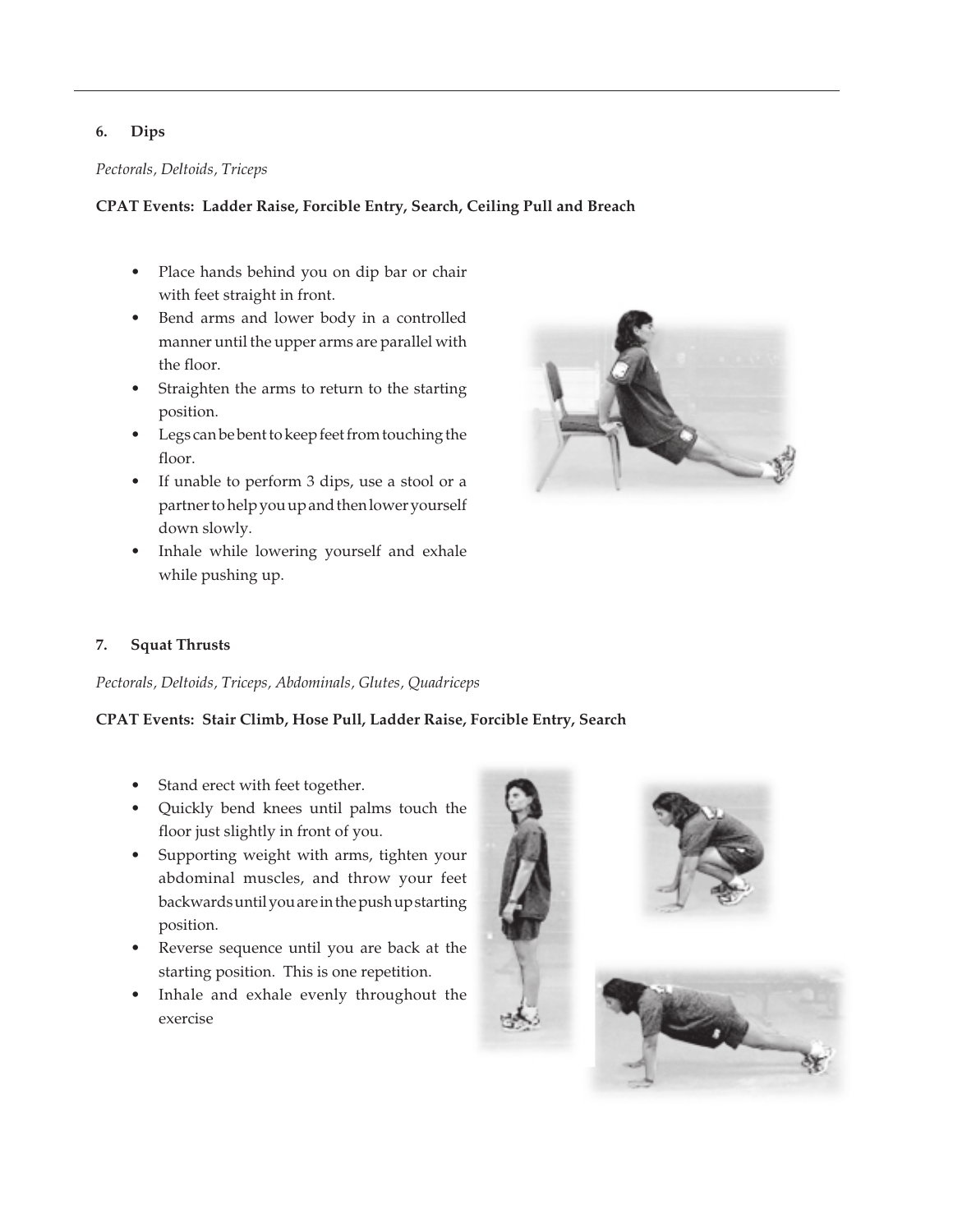#### **8. Abdominal Curls**

#### *Abdominal Muscles*

#### **CPAT Events: All Events**

- Sit on ground with knees bent at 90 degrees.
- Keeping feet flat on floor and hands at side, slowly curl torso so chin approaches your chest.
- Do not raise torso to more than a 45-degree angle off the floor.
- Slowly return to slightly above your starting position, keeping tension on abdominal muscles at all times.
- Exhale while curling up and inhale while lowering torso back down.



#### **9. Swimmers**

*Erector Spinae (Lower back), Glutes*

#### **CPAT Events: All Events**

- Lie face down on ground with feet together.
- Place arms straight out in front of you.
- Move the right arm and left leg up at the same time.
- As you return the right arm and left leg, move the left arm and right leg up at the same time.
- Continue alternating in a moderate cadence.

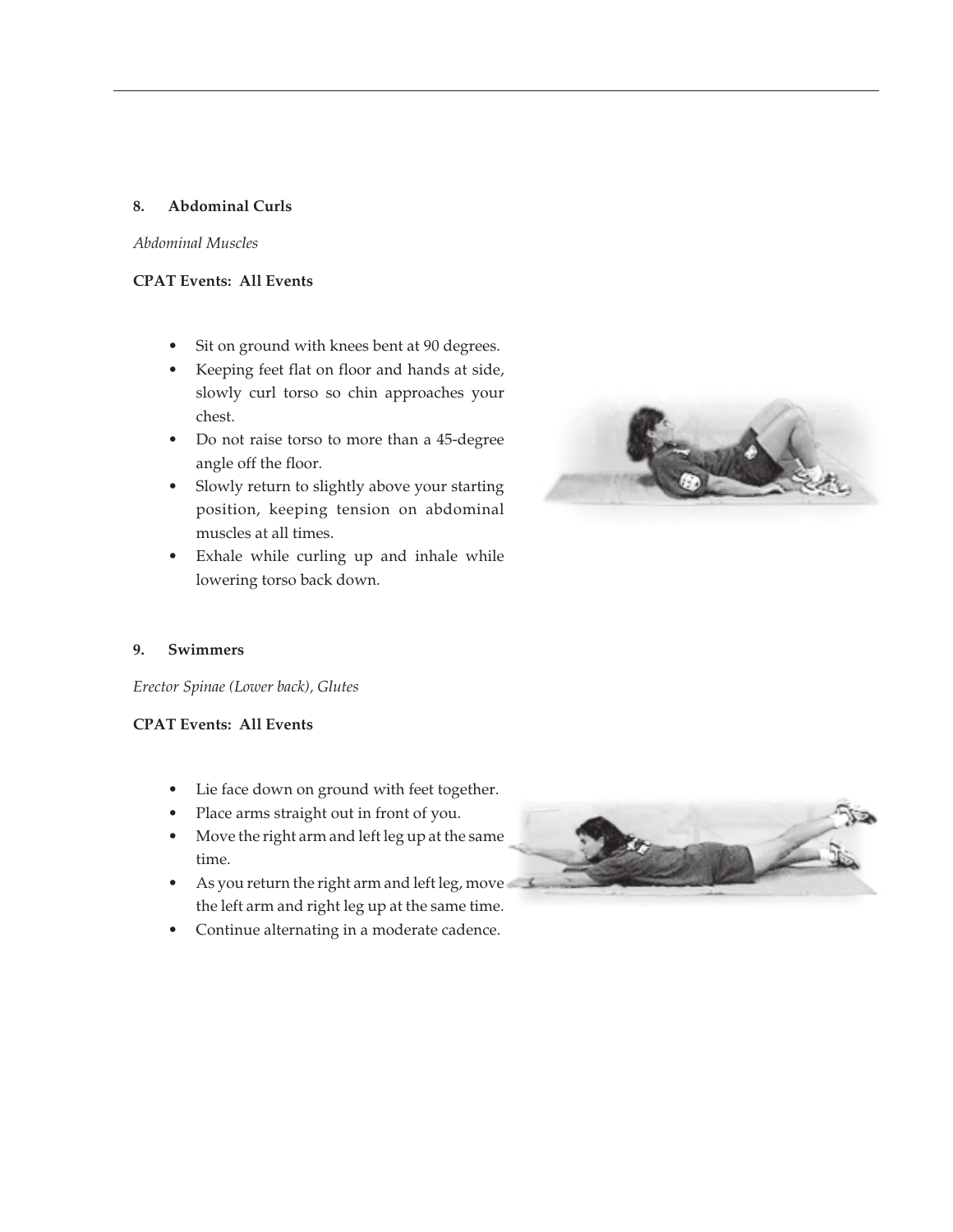#### **10. Hand Grippers**

*Forearm muscles*

**CPAT Events: Hose Drag, Equipment Carry, Ladder Extension, Forcible Entry, Rescue, Ceiling Breach and**

#### **Pull**

- Stand erect
- Place tennis ball in palm of hand
- Slowly squeeze hand compressing tennis ball
- Repeat with other hand

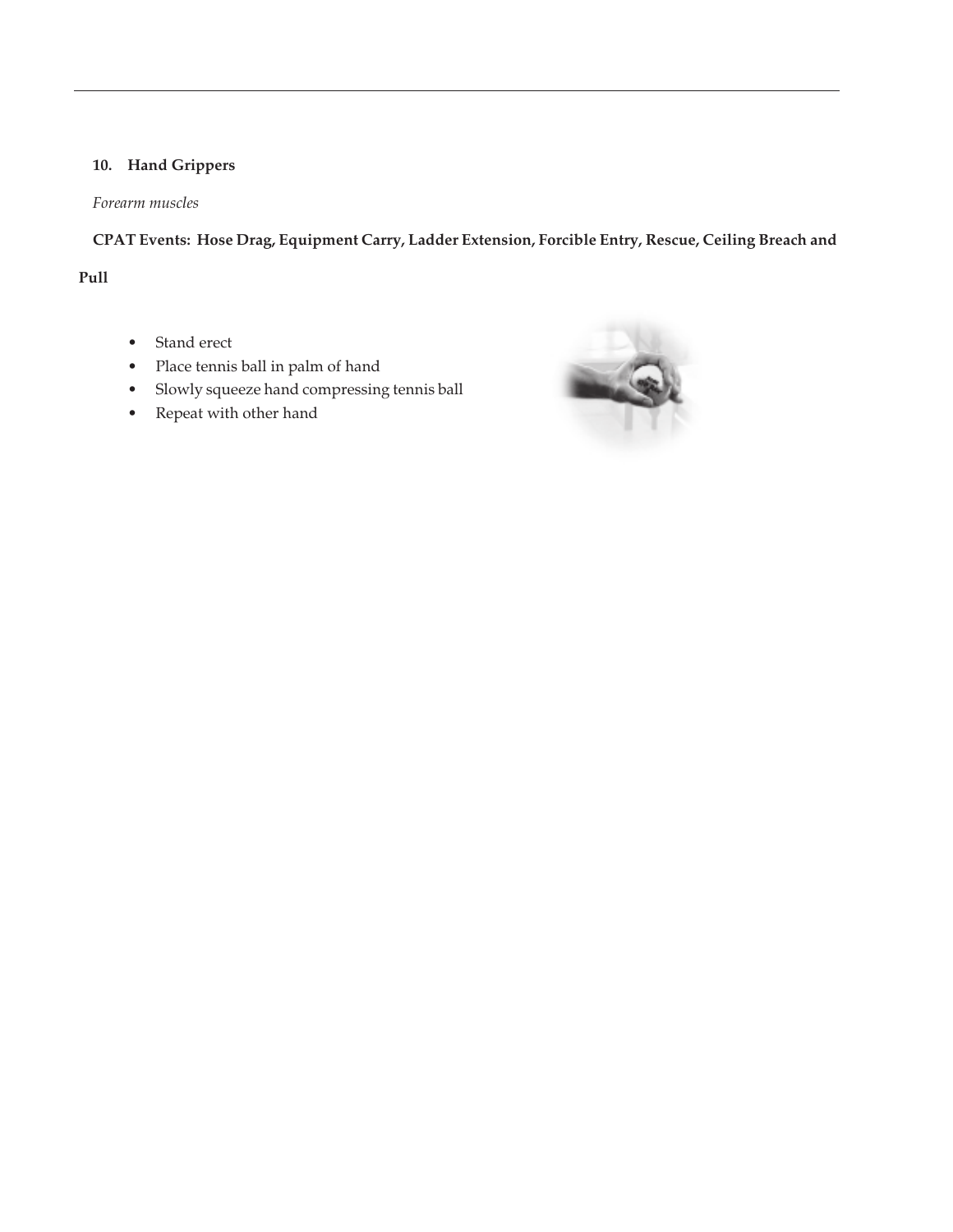#### **Supplemental Task-Specific Exercise Training**

#### **Introduction**

The supplementary exercise program presented in the following sections not only makes use of the overload principal of training but also applies the all-important principal of training specificity. Exercise training specificity means that performance improvements occur most readily when training closely resembles the specific physical activity for which improved performance is desired. When training for specific activities requiring high levels of muscular strength and muscular power (e.g. hose drag and pull from kneeling position, ladder raise and extension, sledge hammer swing, dummy drag, and ceiling breach and pull) task-specific muscular overload should accompany a general strength training program. Practice and training in the specific activity becomes crucial because much of the improvement in muscular strength/power performance depends upon skill learning and new muscular adaptations (i.e., coordination of specific muscle actions) required for the physical task. In most instances, training in the actual task proves most effective.

The following program provides examples for applying your general training program to actually performing CPAT tasks. As with your other preparation training, you must progressively upgrade the duration, frequency, and intensity of exercise to continually improve your performance. This will maximize your improvement in performing the CPAT.

In the beginning phase of this training, progress slowly so that you can safely learn the skill and coordination required for the movements. As you become confident in your ability to successfully complete a specific exercise task with relative ease, redirect your training energies to those activities that pose the greatest difficulty. For many people, the stair climb with full weights, forcible entry, and rescue prove the most difficult.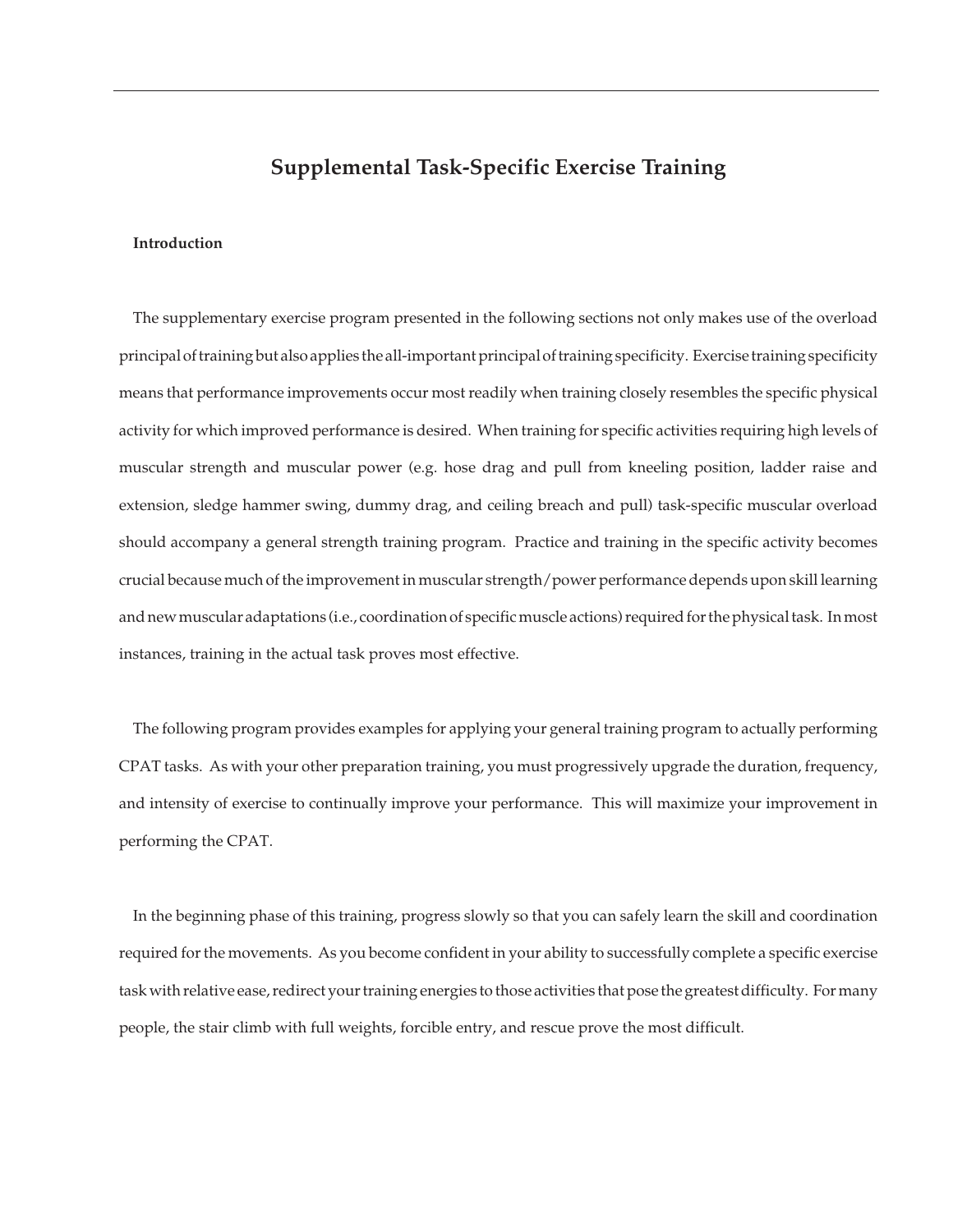#### **Stair Climb**

#### *Exercise*

You can readily modify aerobic training to more closely resemble the 3-minute stair climb in the CPAT by performing actual stair-stepping exercise on any conveniently located first step of a staircase, preferably at least 8 inches in height. Step at a rate that permits completion of 24 complete stepping cycles within a one-minute period. A stepping cycle consists of stepping up with one foot, then the other and down with one foot, then the other in a rhythm "up-up, down-down." Strive to complete two stepping cycles within a 5-second period.

#### *Progression*

Begin training by stepping continuously (unweighted) for 5 minutes. As your fitness improves, complete a second and then third 5 minute exercise bout interspersed with several minutes of recovery. Once you can complete three intervals of 5-minutes of stepping, add weight to your torso in the form of a knapsack to which weights, sand, dirt or rocks has been added. Continue to perform three 5-minute intervals of stepping; progressively add weight to the knapsack as your fitness improves so that you can step with 50 pounds of additional weight. (This 50-pound knapsack and work gloves should be worn in training for all subsequent events of the CPAT.) In addition, carry 10-15 pounds (dumbbell, sand filled plastic container) in each hand while stepping. The total weight carried (knapsack plus hand-held weights) should equal approximately 75 pounds. At this stage, reduce the duration of the exercise interval to 3 minutes. This task-specific training not only improves aerobic fitness for continuous stepping but it also improves your leg power for stepping in the weighted condition, which represents a unique component of this CPAT item.

#### **Hose Drag**

#### *Exercise*

Attach 50 feet of rope to a duffel bag to which weight has been added. Tires or cement blocks can also be used for resistance. Choose an initial resistance that enables you to perform 8 to 10 repetitions (2-minute recovery between repetitions) of the exercise sequence. This generally represents an effort that you would rate as feeling "somewhat hard."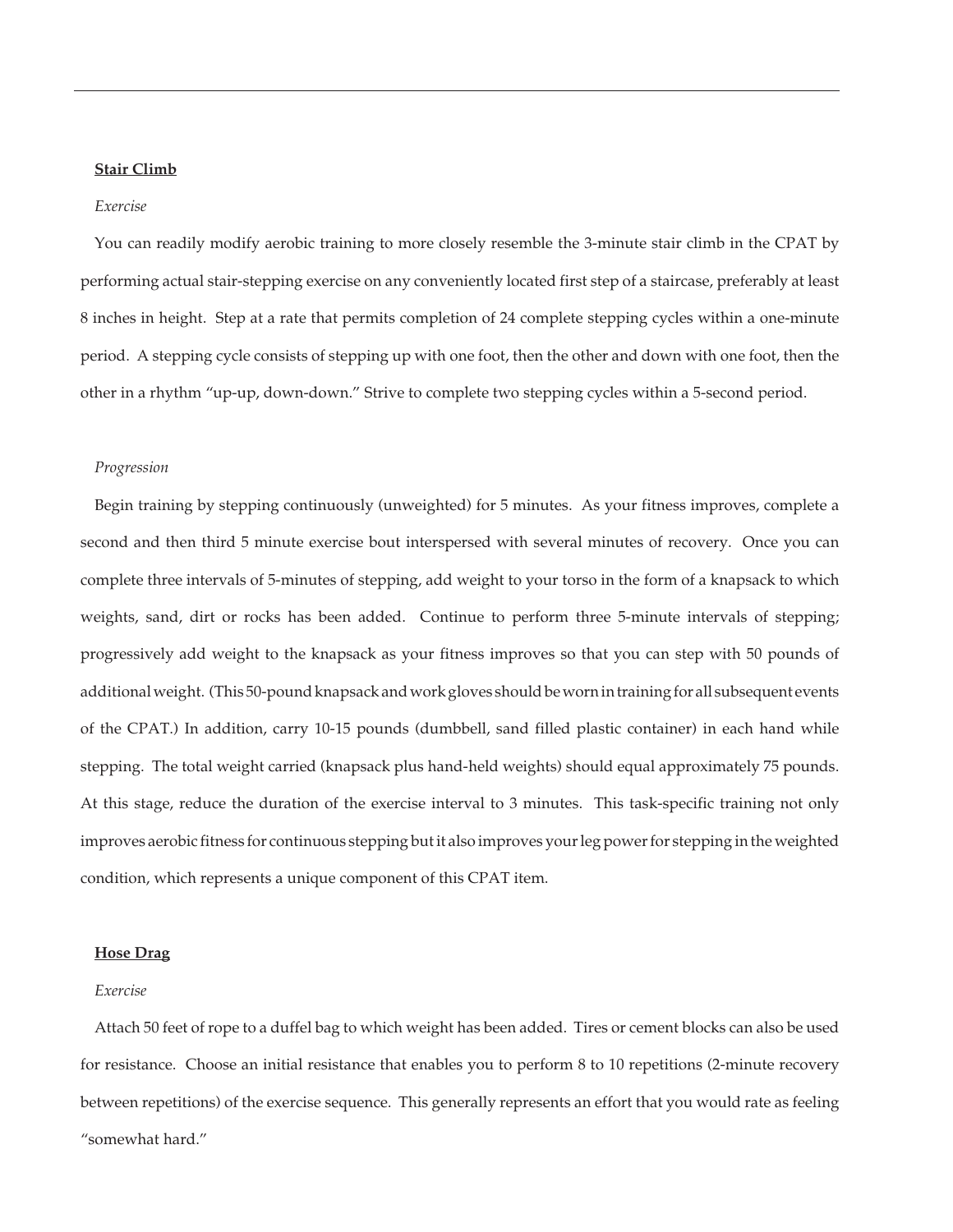#### *Progression*

Progressively increase the resistance to 60 to 80 pounds as fitness improves. Place the rope over your shoulder and drag the resistance a distance of 75 feet. (You should run during this phase of the event.) Immediately drop to one knee and steadily and briskly pull the rope hand-over-hand to bring the resistance into your body. A parking lot, school yard, driveway, or sidewalk can be used for training on this event.

#### **Equipment Carry**

#### *Exercise*

Use two dumbbells or plastic containers filled with sand so that each weighs approximately 30 pounds. Place the weights on a shelf four feet above ground level. Remove the weights, one at a time, and place them on the ground. Then pick up the weights and carry them a distance of 40 feet out and 40 feet back and replace them on the shelf.

#### *Progression*

If the initial weight feels too heavy, choose a lighter weight for your initial practice. Continue to practice this test item until it can be performed with 30 pounds with relative ease.

#### **Ladder Rise and Extension**

#### *Exercise*

Ladder Rise. The ideal training for this task requires an actual 12-foot aluminum extension ladder. If this size ladder is unavailable, you can use a single ladder or smaller extension ladder to practice the skill required raising the ladder. Practice of the ladder raise sequence requires the assistance of two adults to "foot" the ladder at its base to prevent it form sliding forward and/or falling during the raise. In practicing this component (as described in the test directions) it is important to initially move slowly so as to develop the skill and confidence to safely complete the required movements. Be sure to use each rung when raising the ladder to develop the coordination and timing necessary on the CPAT.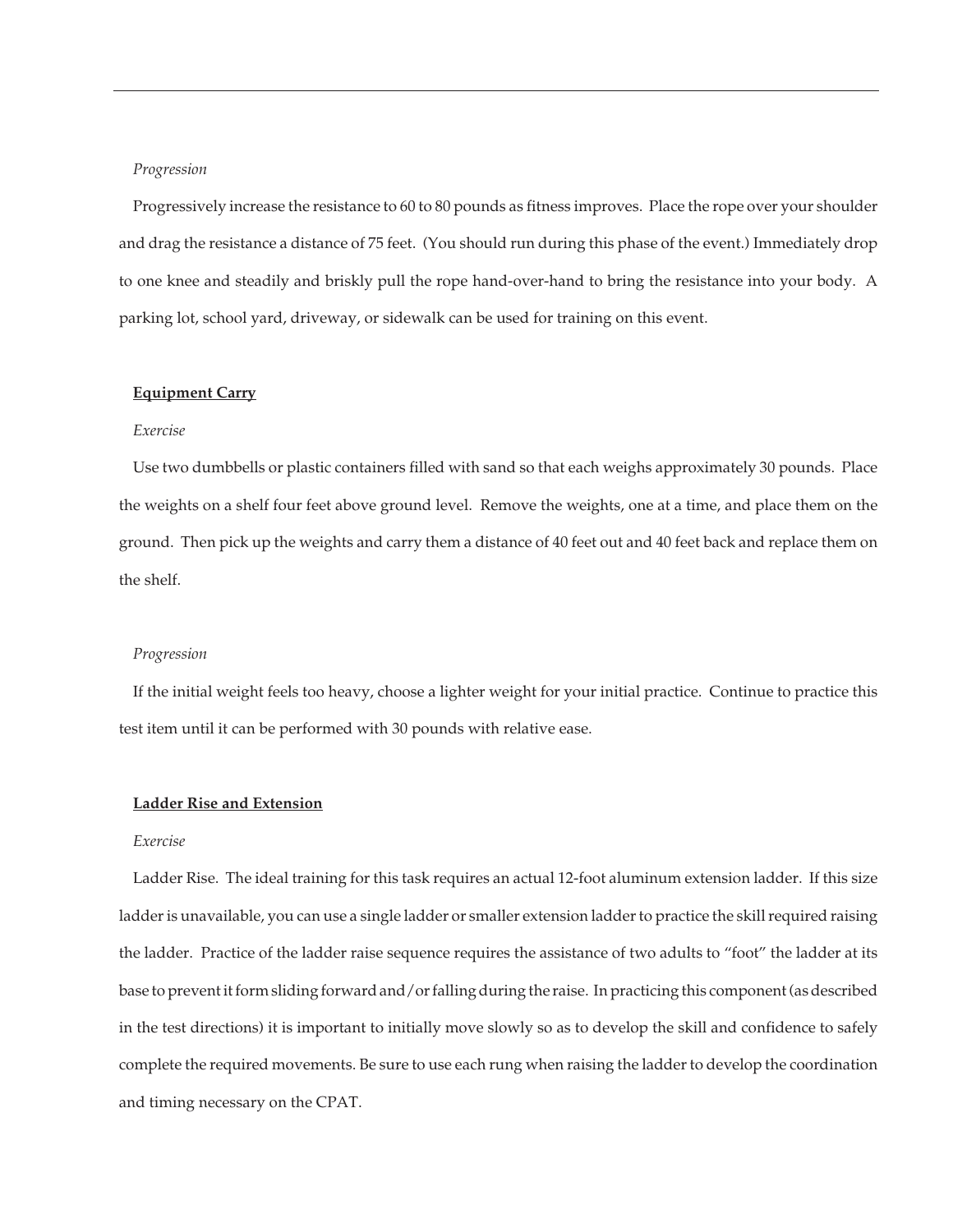#### *Exercise*

Ladder Extension. Task-specific training of the muscles required in the ladder extension can be provided by attaching a rope to a weighted duffel bag or knapsack. Place the rope over a tree branch (or horizontal bar support above a row of playground swings) eight to ten feet above the ground. With hand-over-hand movements steadily raise the bag to the top of the branch or bar and then slowly lower it to the ground.

#### *Progression*

Start with a weight that you would rate as feeling "somewhat hard," and perform eight to ten repetitions of the movement. Rest two minutes and repeat the exercise-rest sequence two more times. As your strength improves progressively add more resistance until you can exercise with 40 to 50 pounds of weight.

#### **Forcible Entry**

#### *Exercise*

Borrow or purchase a ten-pound sledgehammer. Wrap padding around a large tree or vertical pole at a level of 39 inches above the ground with a circular target in the center. Stand sideways and swing the sledgehammer in a level manner so the head strikes the center of the target area. Focus on using your legs and hips to initiate the swinging motion.

#### *Progression*

The initial phase of this task-specific training should focus on learning the coordinated movement of your arms and legs to accurately hit the target. Repeat the swing 15 times and rest for two minutes. Repeat this exercise-rest sequence twice again. Strive to increase the velocity (power) of each swing without sacrificing accuracy as your comfort level and skill on this test item improve.

#### **Search**

#### *Exercise*

Practice crawling on hands and knees (wearing sweat pants and/or kneepads) at least 70 feet while making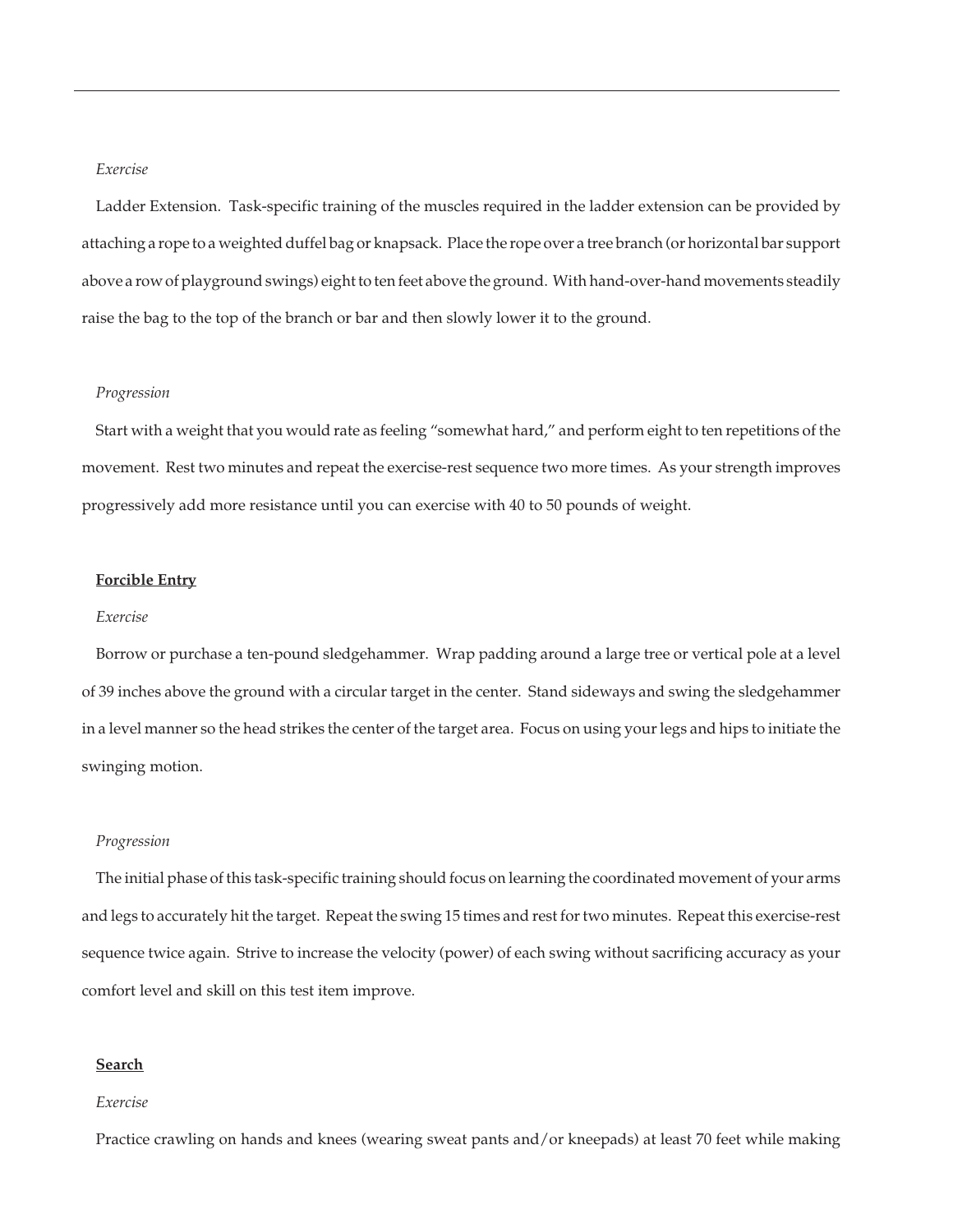several right angle turns during the crawl. For the major portion of the crawl keep low enough so as not to contact an object three feet above the ground. Periodically, drop your stomach and crawl ten feet along the ground.

#### *Progression*

Once you are comfortable crawling as above repeat the sequence with a knapsack on. Gradually increase the weight within the knapsack until it equals 50 pounds.

#### **Rescue**

#### *Exercise*

Attach a short handle to a duffel bag to which rocks, sand, or other appropriate weight can be progressively added. Start with a weight that feels "somewhat heavy." You can grasp the handle with (a) one hand and drag the "victim" in a cross-over, side-stepping manner, or (b) two hands while facing the "victim" and moving directly backwards while taking short, rapid stagger steps. Drag the weight 35 to 50 feet in one direction turn around and drag it back to the starting point. Complete eight to ten repetitions of this task with a two-minute rest interval between each trial.

#### *Progression*

Gradually increase the resistance until you can successfully complete 4 repetitions (with rest interval) with 165 pounds.

#### **Ceiling Breach and Pull**

#### *Exercise*

Ceiling Breach. Tie a rope to a dumbbell or weighted knapsack placed between your legs, shoulder width apart. Grasp the rope, arms slightly away from the body with one hand at upper-thigh level and the other hand at chest level. Lift upwards and out from the body in an action that simulates thrusting a pole through an overhead ceiling. Use a resistance that feels "somewhat hard," yet enables you to complete three sets of eight repetitions with twominutes of rest between sets.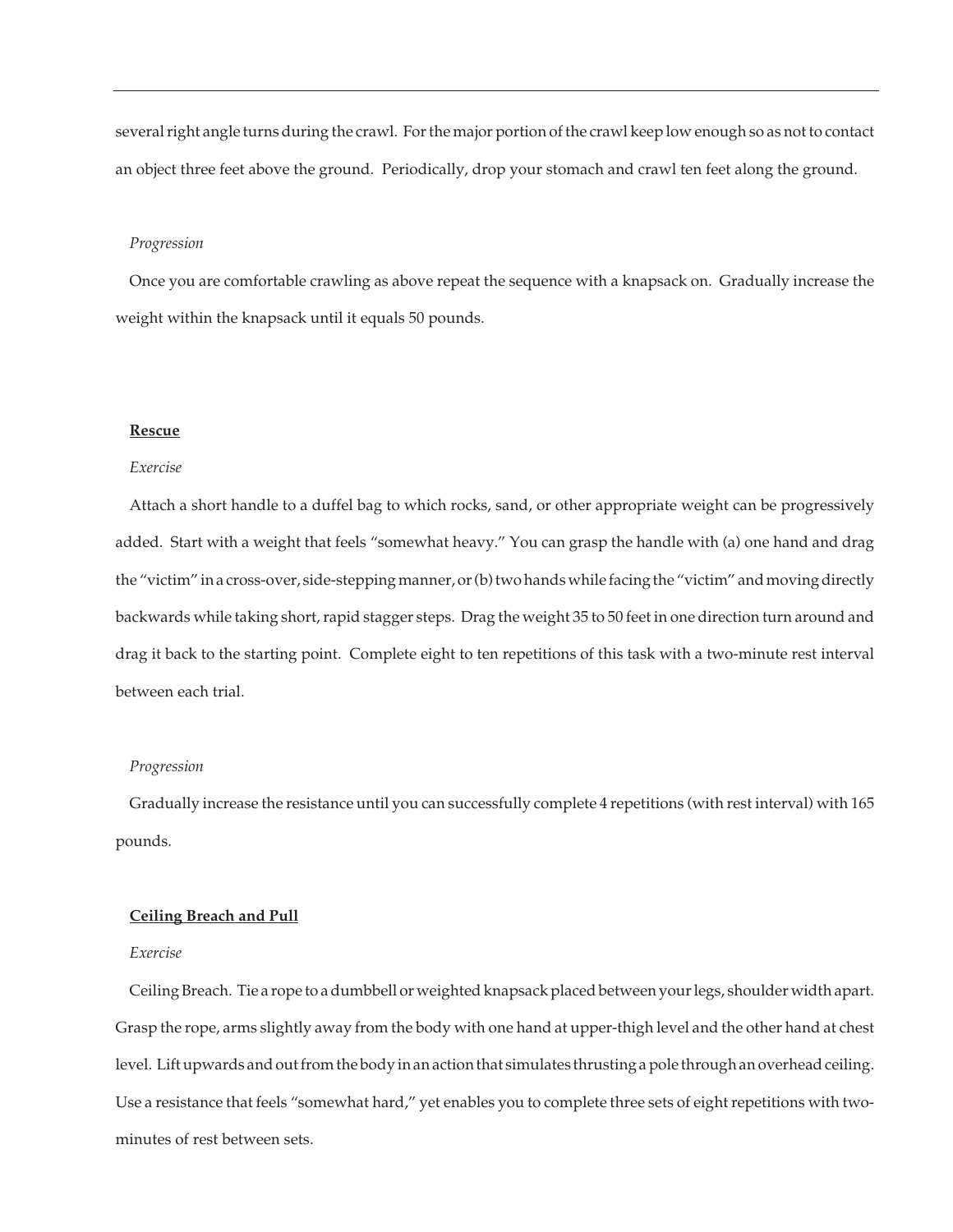#### *Progression*

Continually add weight as strength improves. Practice coordinating upward arm movements with an upward extension of the legs to provide a more powerful thrusting action.

#### *Exercise*

Ceiling Pull. The training set-up for this simulation is the same as that used in training for the ladder extension. However, unlike the hand-over-hand movement that is required for the ladder extension the ceiling pull requires exerting power in single, repeated downward thrusts. Grasp the rope attached to the weighted knapsack or duffel bag with hands spaced about one-foot apart and the bottom hand at chin level. In a powerful movement simultaneously pull arms down and lower your body to raise weight several feet above the ground. Repeat eight to ten consecutive repetitions of the movement with a resistance that feels "somewhat hard." Complete three sets with a two-minute recovery interval interspersed.

#### *Progression*

Progressively add resistance as fitness improves.

As your fitness improves you should begin to link the various test components. For example, immediately upon finishing the stair climb move directly to the hose drag and then to the equipment carry. Eventually you will be able to simulate all of the task components in the CPAT in a continuous exercise sequence.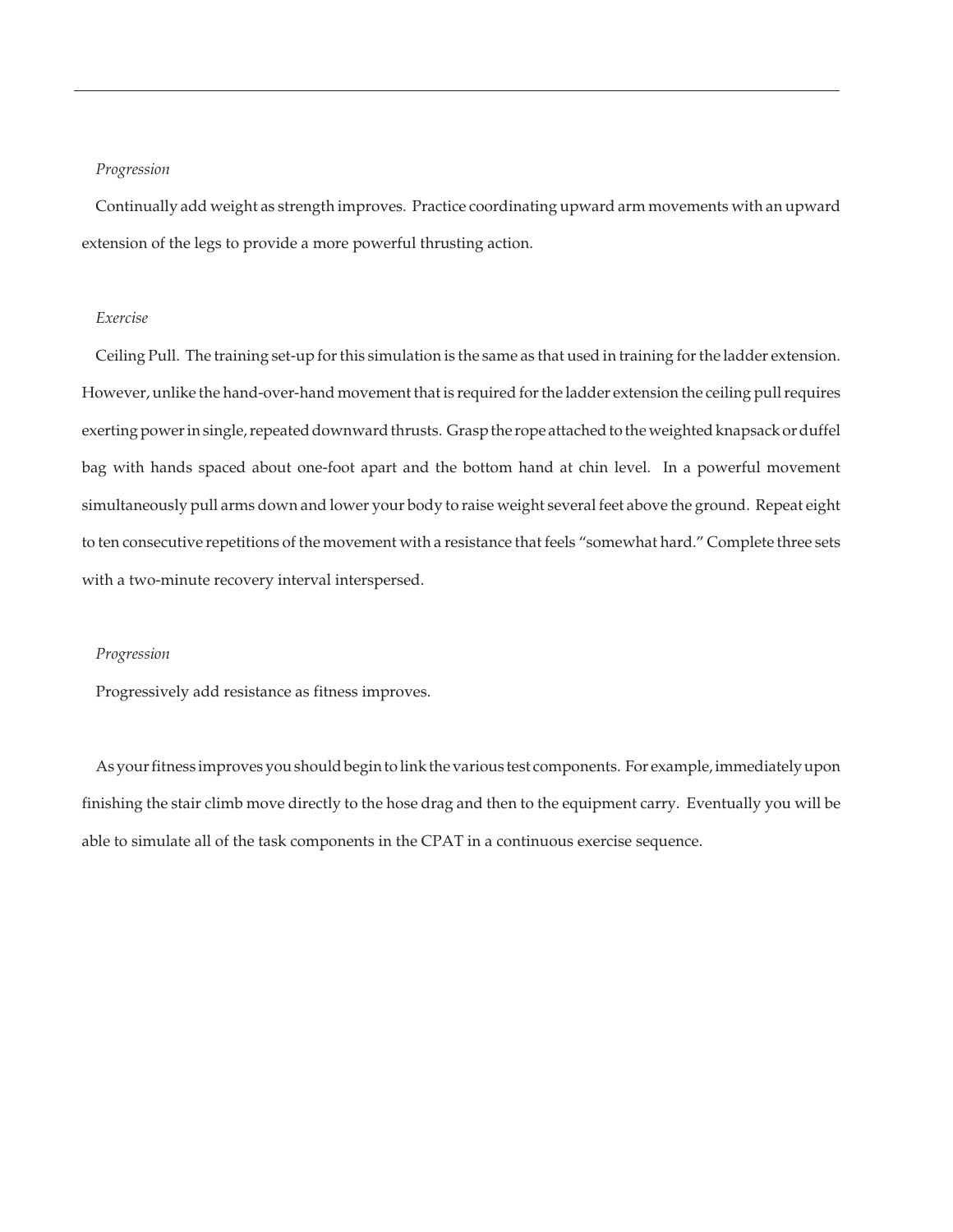# IAFF/IAFC Candidate Physical Ability Test **IAFF/IAFC Candidate Physical Ability Test**

## **Preparation Guide Preparation Guide**

# Strength Training Log **Strength Training Log**

[No Weights] **[No Weights]**

|                    | $\overrightarrow{0}$ |           | $\pmb{\circ}$  |                 | $\infty$               |           | $\overline{\phantom{0}}$ |      | $\sigma$              |           | ຕ                     |      | $\overline{\mathbf{4}}$ |           | $\omega$       |      | $\mathbf{z}$       |                | $\rightharpoonup$     |                 |      |
|--------------------|----------------------|-----------|----------------|-----------------|------------------------|-----------|--------------------------|------|-----------------------|-----------|-----------------------|------|-------------------------|-----------|----------------|------|--------------------|----------------|-----------------------|-----------------|------|
|                    | <b>Hand Grippers</b> |           | Swimmers       |                 | <b>Abdominal Curls</b> |           | Squat Thrusts            |      | Dips                  |           | <b>Bench Steps</b>    |      | Chin Ups                |           | Split Squads   |      | Push Ups           |                | Chair Squats          | <b>Exercise</b> | Name |
| reps               | weight               | reps      | weight         | reps            | weight                 | reps      | weight                   | reps | weight                | reps      | weight                | reps | weight                  | reps      | weight         | reps | weight             | reps           | weight                | Date            |      |
| $\frac{1}{\Omega}$ | <b>Tennis Ball</b>   | $\vec{5}$ | $\times$       | $\overline{50}$ | $\times$               | $\vec{0}$ | $\times$                 |      | $\times$              | $\vec{0}$ | $\times$              |      | $\times$                | $\vec{0}$ | $\times$       |      | $\times$           | $\overline{0}$ | $\times$              |                 |      |
|                    | <b>Tennis Ball</b>   |           | $\times$       |                 | $\times$               |           | $\times$                 |      | $\boldsymbol{\times}$ |           | $\boldsymbol{\times}$ |      | $\times$                |           | $\times$       |      | $\times$           |                | $\mathbin{\times}$    |                 |      |
|                    | Tennis Ball          |           | $\pmb{\times}$ |                 | ×                      |           | $\times$                 |      | $\boldsymbol{\times}$ |           | $\boldsymbol{\times}$ |      | $\times$                |           | $\times$       |      | $\times$           |                | $\pmb{\times}$        |                 |      |
|                    | Tennis Ball          |           | $\times$       |                 | $\times$               |           | $\times$                 |      | $\times$              |           | $\boldsymbol{\times}$ |      | $\times$                |           | $\times$       |      | $\times$           |                | $\times$              |                 |      |
|                    | <b>Tennis Ball</b>   |           | $\times$       |                 | $\times$               |           | $\times$                 |      | $\times$              |           | $\boldsymbol{\times}$ |      | $\times$                |           | $\times$       |      | $\times$           |                | $\times$              |                 |      |
|                    | <b>Tennis Ball</b>   |           | $\times$       |                 | $\times$               |           | $\times$                 |      | $\pmb{\times}$        |           | $\times$              |      | $\times$                |           | $\times$       |      | $\times$           |                | $\times$              |                 |      |
|                    | <b>Tennis Ball</b>   |           | $\times$       |                 | $\times$               |           | $\times$                 |      | $\boldsymbol{\times}$ |           | $\boldsymbol{\times}$ |      | $\times$                |           | $\times$       |      | $\mathord{\times}$ |                | $\boldsymbol{\times}$ |                 |      |
|                    | Tennis Bal           |           | $\times$       |                 | $\times$               |           | $\times$                 |      | $\times$              |           | $\boldsymbol{\times}$ |      | $\times$                |           | $\pmb{\times}$ |      | $\times$           |                | $\times$              |                 |      |
|                    | <b>Tennis Ball</b>   |           | $\times$       |                 | $\times$               |           | ×                        |      | $\times$              |           | $\mathord{\times}$    |      | $\boldsymbol{\times}$   |           | $\times$       |      | $\times$           |                | $\times$              |                 |      |
|                    | <b>Tennis Ball</b>   |           | $\times$       |                 | ×                      |           | ×                        |      | $\times$              |           | $\times$              |      | $\times$                |           | $\times$       |      | ×                  |                | $\times$              |                 |      |
|                    | <b>Tennis Ball</b>   |           | $\times$       |                 | $\times$               |           | $\times$                 |      | $\times$              |           | $\times$              |      | $\times$                |           | $\times$       |      | $\times$           |                | $\times$              |                 |      |
|                    | <b>Tennis Bal</b>    |           | $\times$       |                 | $\times$               |           | $\times$                 |      | $\times$              |           | $\boldsymbol{\times}$ |      | $\times$                |           | $\times$       |      | $\times$           |                | $\times$              |                 |      |
|                    | <b>Tennis Bal</b>    |           | ×              |                 | ×                      |           | ×                        |      | ×                     |           | ×                     |      | ×                       |           | ×              |      | ×                  |                | $\times$              |                 |      |